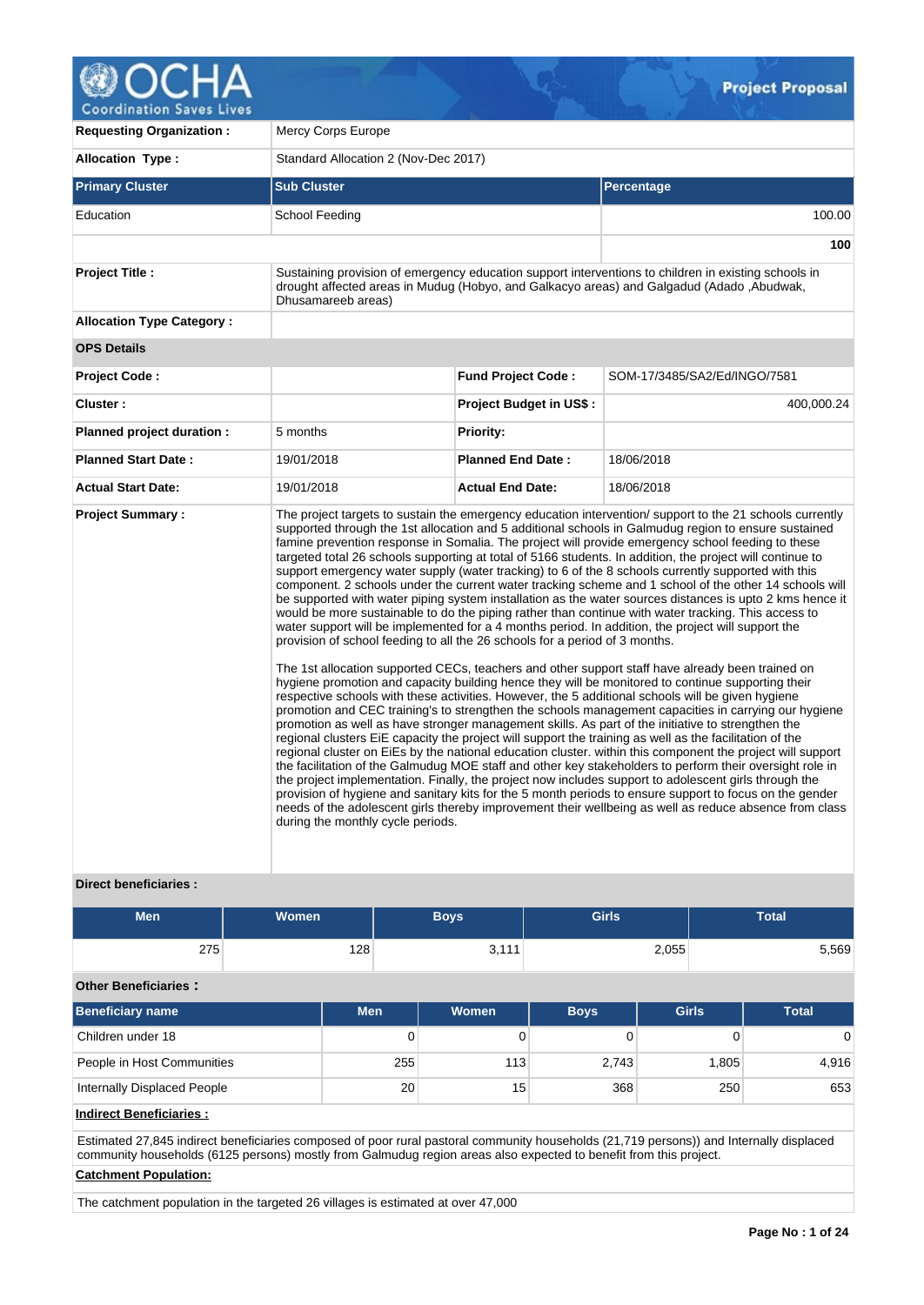#### **Link with allocation strategy :**

Mercy Corps proposed activities link with the 2nd allocation strategy that focuses on sustaining famine prevention response in Somalia by supporting the education cluster specific priorities in Galmudug region that has been adversely affected by the recent droughts and has received minimum rainfall during the current Deyr period. The proposed activities are critical to ensure continued emergency education support to 21 schools that were supported by the SHF 1st allocation and their critical programming is coming to end at this crucial time of the year when the anticipated Deyr rainfall has been below average. The project also targets to provide emergency education intervention support to additional 5 schools in villages in Galmudug that have not previously been supported and have suffered the brunt of the recent droughts.

The proposal links with the cluster strategic allocation in line with the cluster objectives as follows;

Cluster Objective 1: Mercy Corps will continue to address the urgent water and food needs of schools supported under the 2017 1st SHF education allocation to ensure continued learning for the children that would otherwise be cut off from education due to school closures or drop offs if the current emergency intervention support comes to an end with the predicted persistent of the current drought conditions as a result of below average Deyr season rains. The project will continue to support water trucking to 6 schools out of the 8 schools currently supported with water. 3 schools from the 21 schools will be supported with water piping installation as the source of water is 2 kms away. The project will also continue to provide the school feeding component to the current supported 21 schools in Mudug and Galgadud regions (Ceeldibir, - Bajeela, Wasil, Gawaan, Xingod, Budud, Bitaale, Docol, Ceel gula, Kulejka Harhar of Galkacyo Wadajir area, and Dagaari in Mudug; and Docolay, Gidhays, Baxdo, Waaberi- Golindale (Dhusamareeb way), Gaani-Golindale (Dhusamareeb way), Mirjicley, Hurshe, Bangelle, Wargalo and Galinsoor in Galgadud). Following the SHF education 1st allocation support implementation, Mercy Corps has noted significant impact as the school attendance has continued to improve with more students enrollment despite the severe drought conditions in the school's villages. In addition, Mercy Corps propose to support additional 5 schools in Galmudug villages that have been adversely affected by the drought but not supported so far to ensure students continued access to education. The proposed new schools include Kalabeyr- Hobyo (Mudug) and Adakibir, Dayax- Godinlabe & Bowdodhogore in Cadado; and Mareegur in Dhusamareeb.

Cluster Objective 2: Mercy Corps will provide hygiene promotion training to selected CEC members, teachers and identified parents of the 5 proposed new schools (1 in Mudug and 4 in Galgadud) that will be supported with the food interventions/support. These trained Hygiene Promoters will then in-turn carry out the hygiene promotion sessions within their respective schools and local communities in order to achieve desired holistic cultural change in behavior towards hygiene promotion and maintenance thereby reduced occurrence and spread of AWD and other diseases within the schools and their communities. The 21 schools supported under 1st allocation will continue to carry out hygiene promotions.

Cluster Objective 3: Although majority of the schools in Somalia now have Community Education Committees (CECs) comprised of local leaders and parents who work in consultation with school head teachers and support the smooth running and management of these institutions, its often evident that there is a big gender disparity in the CEC composition and they also don't have good management skills. Mercy Corps will therefore strengthen the capacity of the CECs on school water management, financial accountability and community mobilization and participation for the 5 additional schoo

# **Sub-Grants to Implementing Partners :**

| <b>Partner Name</b>                                    | <b>Partner Type</b> |  | <b>Budget in US\$</b>       |
|--------------------------------------------------------|---------------------|--|-----------------------------|
|                                                        |                     |  |                             |
| Other funding secured for the same project (to date) : |                     |  |                             |
| <b>Other Funding Source</b>                            |                     |  | <b>Other Funding Amount</b> |
|                                                        |                     |  |                             |

# **Organization focal point :**

| Name                             | <b>Title</b>                                     | <b>Email</b>           | <b>Phone</b>  |
|----------------------------------|--------------------------------------------------|------------------------|---------------|
|                                  |                                                  |                        |               |
| Daud Jiran                       | Deputy Country Director                          | djiran@mercycorps.org  | +252619933355 |
| Michael Wagner                   | Programs Reporting and<br><b>Support Officer</b> | mwagner@mercycorps.org | +254733600479 |
| <b>BACKGROUND</b>                |                                                  |                        |               |
| 1. Humanitarian context analysis |                                                  |                        |               |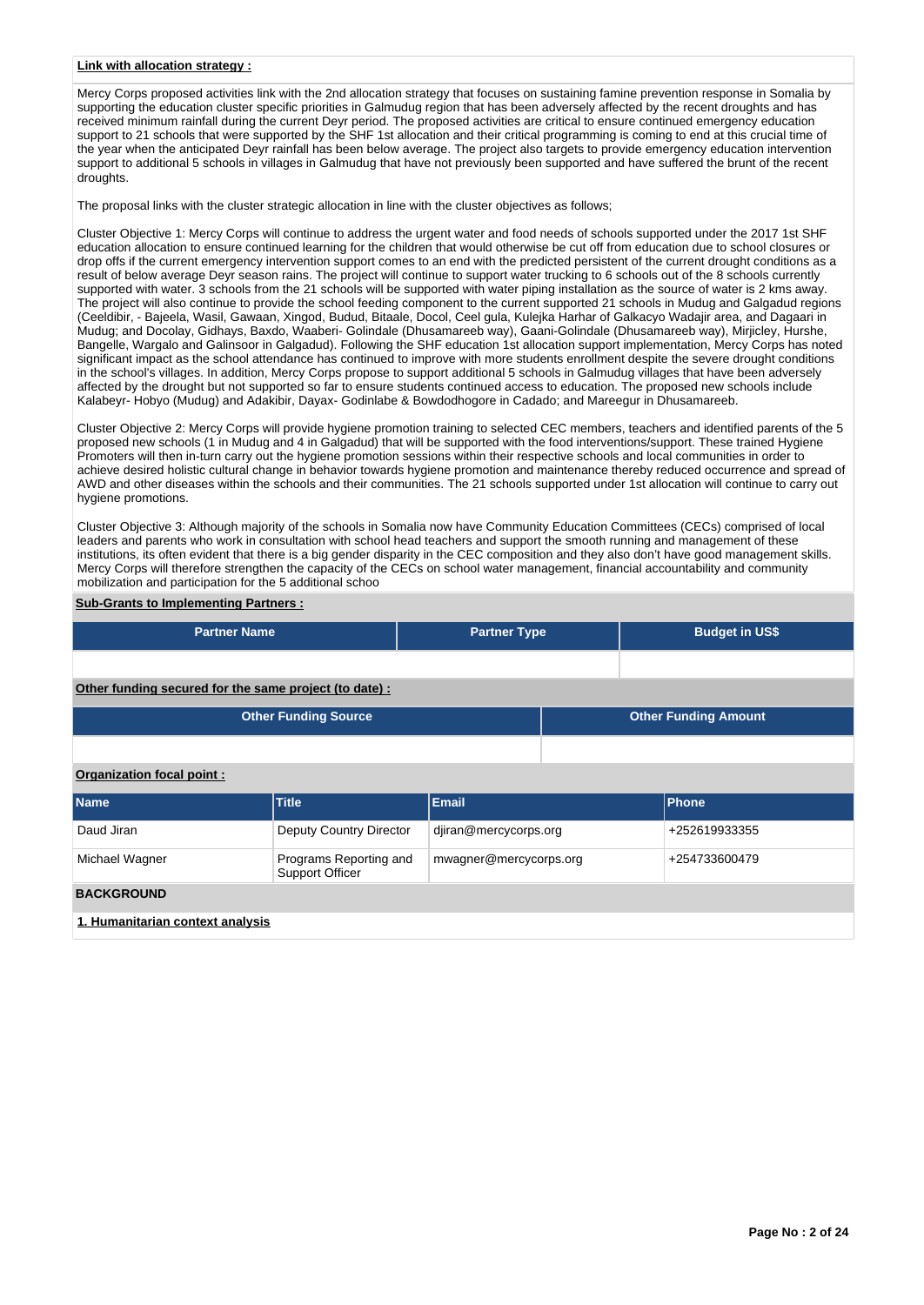The severe drought conditions in Somalia continued to worsen and expanded across the whole country due to the failure of four consecutive rainy seasons since 2015. As a result, the availability of water and pasture has been greatly affected and reduced resulting in an increasingly fragile humanitarian situation with an estimated 6.7 million people reported to be in dare need of humanitarian assistance by early this year. The drought conditions had a severe devastating impact on the local communities and their livelihoods, increasing food insecurity, cash shortages and resulting in out-migration and death of livestock. The drought also had severe impact on children and youth learning in schools (education) across the affected areas as many school children either moved away with their families as they seek water and livelihood support in other areas hence drop out of school/education or the local schools in the worst drought affected areas closed due to the drought. Schools in some areas with water sources such as boreholes received higher enrollment numbers of school children due to mass migration of families to these areas hence overstretching their limited absorption capacities. These negative trends occasioned by the drought have not in many areas especially those that did not receive immediate humanitarian situation get reversed as the drought continued to deepen.

The August 2017 FEWSNET data indicates that half of the total number of people in need in Somalia (estimated 3.1 million people) are expected to be in crisis (IPC Phase 3) or Emergency (IPC Phase 4) through December 2017 as a result of the below average Deyr rain falls. In fact, the situation is now described as worse than January 2017 as a result of the below average GU (April June) harvest and the loss of many livelihoods including livestock that has resulted in large scale displacements of many host populations that have now moved into IDP camps in major cities such as Mogadishu, Kismayu and Baidoa. The expected Deyr (October December) rains are already reported to have delayed by estimated 30 days of the average 45 days period already indicating high possibilities of a short rainy season that is also expected to be average to below average increasing the risk of acute food insecurity in the country over the coming next months. The Scaled up humanitarian assistance provided over the last one and half years have managed to safe loss of many lives when compared to the 2011 drought however, most humanitarian actors report that this level of response needs to be sustained in order to prevent further deterioration of food security and nutrition situation of the affected population who are now noted to be at 'risk of famine' especially now that most of the immediate drought targeted 'humanitarian response' programs are ending. Even before the onset of the current drought, Somalia was reported to have the world's lowest gross enrollment rates for primary schoolaged children with only 30 percent children at primary education level and 26 percent for secondary education. The number of out<br>  $\Box$ of $\Box$ school children and youth aged 6 $\Box$ 18 years was estimated at 3 million (70%). The recent droughts in 2017 has merely exacerbated these conditions. The cluster estimates that approximately 2.4 million school aged children are live in IPC phases 2, 3 and 4 conditions, leading to increased risk of disruptions in learning and protection due to increasing trends in displacement by families, dropping out of school, frequent absenteeism and risk of child labour. The displacement of over 366, 000 school age children since November 2016 has also been noted. Despite the increased emergency humanitarian response including education response in the worst drought affected areas of Somalia over the last 18 months, actors continue to report critical gaps that still affects or hinder continued access to education in both IDP and host communities across the country.

#### **2. Needs assessment**

Despite the increased emergency humanitarian response including education response in the worst drought affected areas of Somalia over the last 18 months, actors continue to report critical gaps that still affects or hinder continued access to education in both IDP and host communities across the country. The most recent Somalia Education Cluster's 4W Dashboard (30 Sept 2017) indicates critical gaps that include lack of access to safe drinking water in schools (>42%), lack of food for school children (>45%), lack of teaching and learning materials (>40%) and lack of other suitable WASH infrastructures. In addition, a number of cluster assessments carried out in 2017 (SIRNA, education, multi-cluster assessments and baseline surveys) in which Mercy Corps participated have identified the same educational gaps and needs across all the educational sectors in Somalia.

Galmudug MOE recent assessments indicate that the total enrollment in Galgadud and Mudug regions dropped by 13.3% and 19.8 % respectively as a result of the recent and prevailing drought conditions that has led to major displacements in the region. Dhusamareeb, Abudwak, Adado, Balanballe & Hobyo recorded the highest impact with high dropout levels reported. With the anticipated failure of the Deyr rains and the expectation that the drought conditions will persist through out 2018; many actors believe large Somalia population is facing 'risk of famine' if the current humanitarian response is not sustained. Mercy Corps has been providing SHF funded education emergency support to 21 schools in Galmudug providing emergency food and water supplies as well as train the teacher/ CECs on hygiene promotion and capacity buidling. As a result of these intervention, we managed to sustain the access to education for a total 4479 studentsc (2738 boys & 1741 girls) from the 21 schools currently supported under the 1st SHF allocation grant. This means with the support of the current SHF grant the school enrollment in these 21 schools have increased from a total figure of 3096 students (1714 boys and 1382 girls) during the drought and just before the commencement of the current 1st allocation SHF project. This mean we had a increase of 1383 students which is equivalent to 44.7% increase in the supported schools re-enrollment/ retention.

This with this emergency program coming to an end in December and the drought conditions not expected to improve the Galmadud MOE, the regional cluster and Mercy Corps believes the 21 schools are still at risk from the drought and in need of sustained and continuous support otherwise the gains made will be eroded as a result of the drought. In addition, the MOE, regional cluster and Mercy Corps identified 5 new schools that have not received previous support and at risk of closures and proposed then for inclusion into the proposal 2nd allocation grant. These 5 new schools have a total student population of 687 students (373 boys and 314 girls). In General therefore, Mercy Corps propose to support an overall total target student population of 5166 students in 26 schools in Galmudug through this 2nd allocation project.

#### **3. Description Of Beneficiaries**

The project targets a total of 26 schools in Galmudug. 21 of these schools current receive SHF funded emergency education support through Mercy Corps and have received 4 months of school feeding, CEC Trainings and Hygiene promotion. 8 of the schools have also received water storage facilities rehabilitation and 4 months water trucking. Mercy Corps closely coordinated with the Galmudug education cluster, the MOE and other actors during these implementation and have noted significant positive impact as the children continued to have access to education at their locations/ villages despite the deepened drought. Beside, as a result of the project interventions the schools have reported improved attendance as well as increased enrollment. The proposed project will therefore now target these 21 schools as well as additional 5 schools in the region that have been found to be a risk of closures if not supported due to the effect of the prolonged drought. In total the project will target 5166 school children (3111 boys and 2055 girls), 143 teachers (131 M, 12 F) and their 78 schools support staff (67 M , 11 F). These targeted students include mostly poor host communities students as well as students from IDP families recently displaced by the deepening droughts as well as some of the intra/ inter clan/ Shabaab related conflicts in the region.

Mercy Corps already have a positive working relationship with the MOE and the local authorities due to the previous and ongoing emergencies and development programs implemented in the local areas. The project targeted beneficiaries are poor pastoral and agro pastoral communities and their children who have been adversely affected by the worsening drought conditions in Somalia. The supported schools and children are mainly primary education level with no much access to education support and learning materials even before the drought. The uploaded support document (Excel sheet titled "MC analysis of Galmudug EiE proposed schools students plus other beneficiaries" breakdown ) gives a breakdown of the students' enrollments' before the drought, during the drought (current) and teachers numbers plus the status/prioritized needs for each of the targeted 26 schools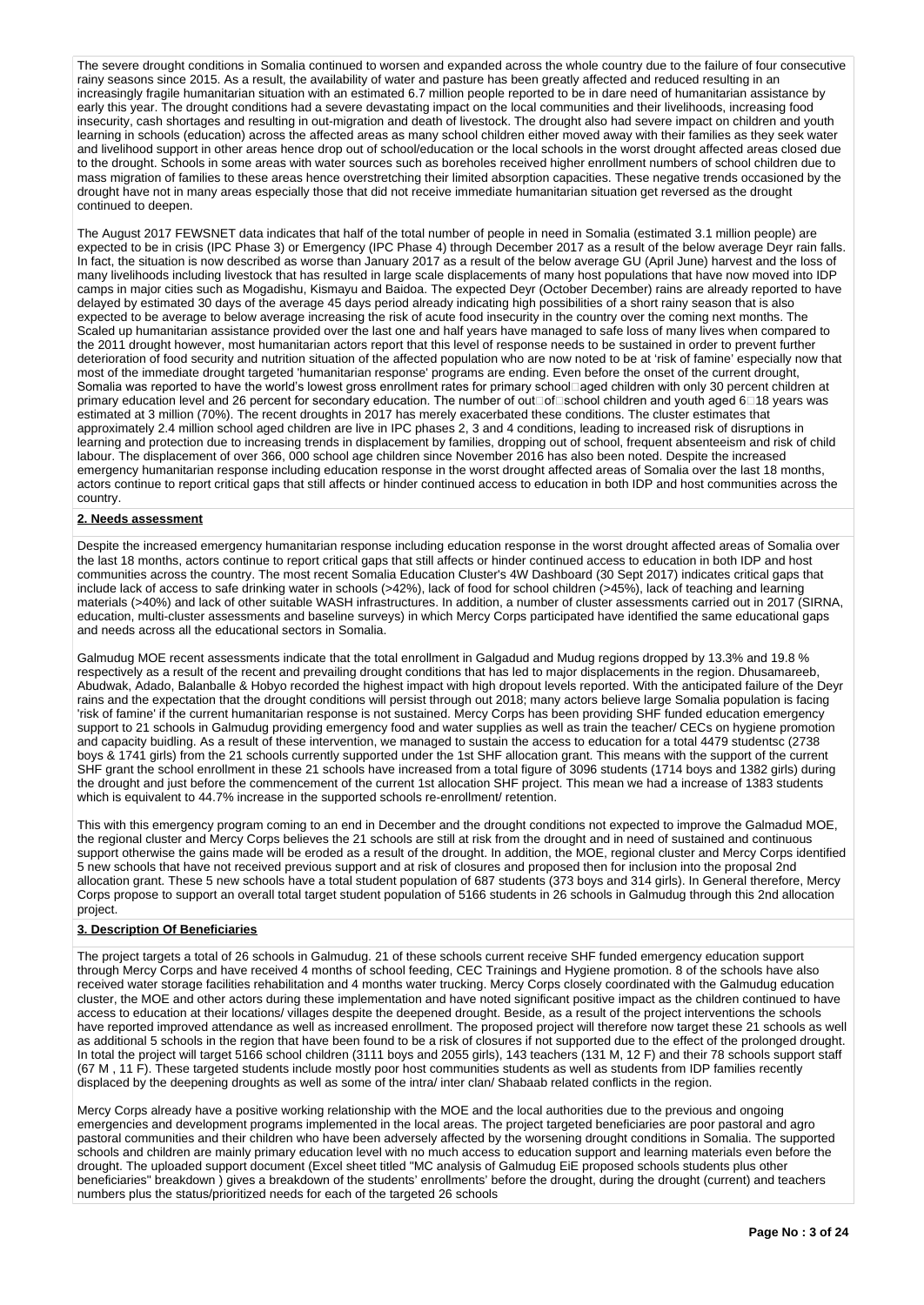### **4. Grant Request Justification**

This proposal seeks funds from the SHF for providing education emergency intervention activities to address the urgent needs as a result of the worsening drought situation in Somalia and specifically in Galgadud and Mudug regions of South Central Somalia. The activities include water supply (water tracking), emergency school feeding, and rehabilitation/installation of water storage facilities, hygiene promotion and the supporting of the CECs to strengthen their school management capacities. The Humanitarian needs remain high in 2017, with some \$885 million requested through the Somalia HRP to provide assistance to 3.5 million people out of 4.9 million deemed to be in need. . The proposed grant activities therefore don't only address the existing gaps on the ground but also contributes to the addressing through immediate emergency interventions the overall current humanitarian need in Somalia especially now expatiated by the worsening drought. This project also contributes to the Education cluster strategic response plan for 2017 and pivots into key cluster priorities and geographic locations. Vulnerable children particularly poor rural families' children affected by the worsening drought would benefit from the project and ensure retention of these children in their schools with possibility of increased enrollment as a result of improved support to the schools hence strengthen and ensure right to education for all children

# **5. Complementarity**

Mercy Corps has been present in Somalia since 2005 and is at the fore front of education, food security, WASH, shelter, protection and "durable solution' (return and reintegration) programs in the country. Hence, Mercy Corps will use its existing track record to successfully implement the proposed Education in Emergency (EiE) program in identified villages/ schools in Mudug and Galgadud regions badly affected by the drought. In Addition, Mercy Corps will ensure complimentary approaches between this proposed SHF EiE project activities and its ongoing emergency response interventions such as the Food Security and Economic Recovery; and WASH/ Livestock activities of the OFDA funded SELIP II program implemented in the same regions. Similarly, the program will complement the efforts of Mercy Corps previous and ongoing education development programs (SEEDS and SYLI) that have supported the rehabilitation/construction and operationalization of some of the targeted schools. The program will also build on the recent Mercy Corps – UNICEF led distribution of UNICEF supplied TLMs to to 26 schools in Mudug and Galgadud region with the support of the Galmudug MOE. Mercy Corps will also build on the gains made through its excellent working relationships with the local communities, its leadership in the education sector in the country and in particular in Galmudug and Puntland; and its use of multi-sectoral integrated approaches to support the proposed EiE as a priority and carry out the envisaged interventions in the targeted drought affected areas.

#### **LOGICAL FRAMEWORK**

#### **Overall project objective**

The project overall objective is to ensure that children in drought affected areas/schools are enabled to continue their studies and receive additional support through life skills training and educational resources which will contribute to their development and well-being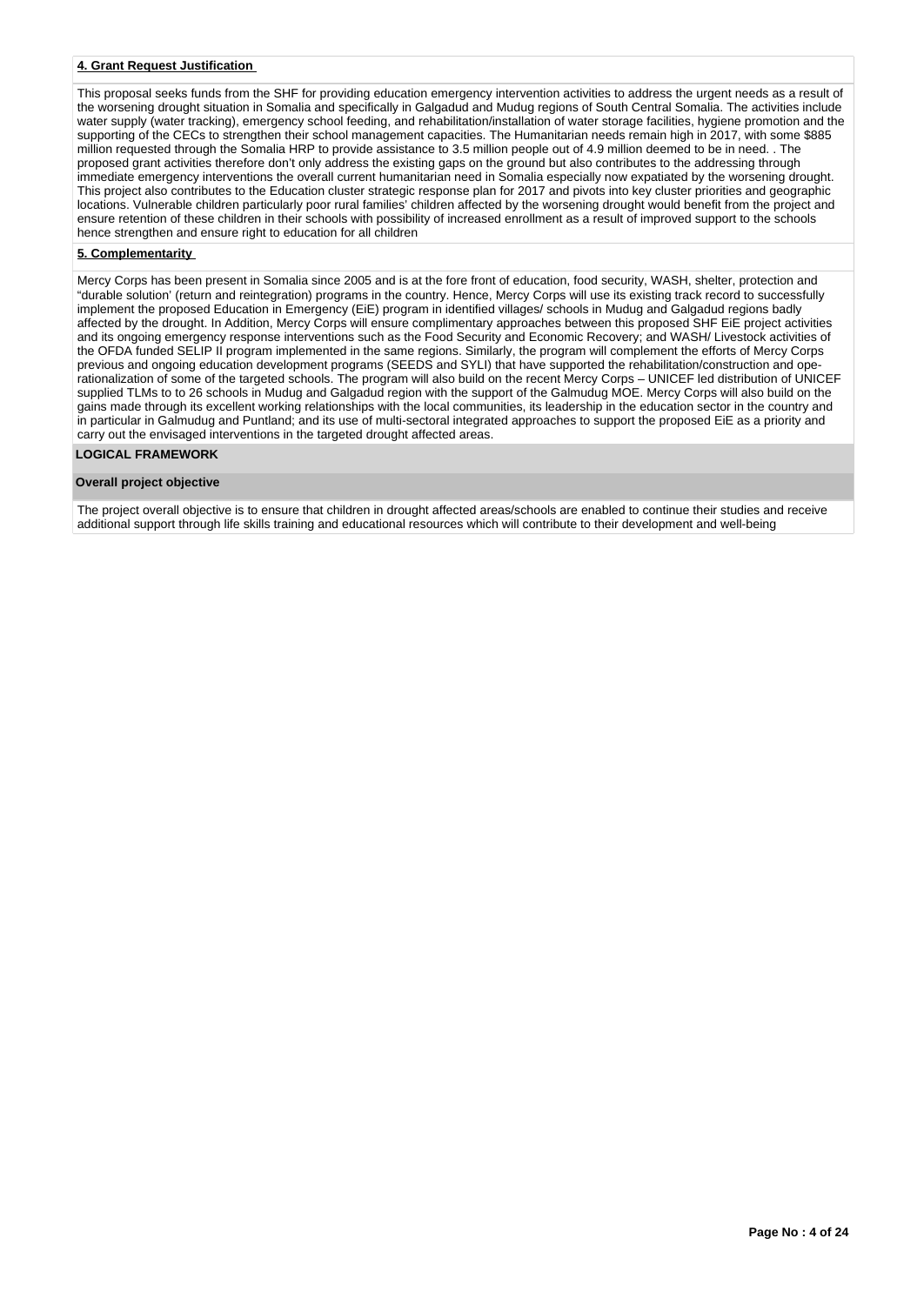| <b>Education</b>                                                                                                                                   |                                                                                                                                                                                                     |                                 |
|----------------------------------------------------------------------------------------------------------------------------------------------------|-----------------------------------------------------------------------------------------------------------------------------------------------------------------------------------------------------|---------------------------------|
| <b>Cluster objectives</b>                                                                                                                          | Strategic Response Plan (SRP) objectives                                                                                                                                                            | <b>Percentage of activities</b> |
| Ensure emergencies and crises affected<br>children and youth have access to safe and<br>protective learning environments                           | 2017-SO1: Provide life-saving and life-<br>sustaining integrated multi-sectoral<br>assistance to reduce acute humanitarian<br>needs and reduce excess mortality among<br>the most vulnerable people | 70                              |
| Ensure vulnerable children and youth are<br>engaged in life-saving learning that promotes<br>personal well-being and social cohesion               | 2017-SO4: Support the protection and<br>restoration of livelihoods, promote basic<br>services to build resilience to recurrent<br>shocks, and catalyse more sustainable<br>solutions.               | 20                              |
| Strengthened capacity to deliver effective<br>and coordinated education in emergencies<br>preparedness and response within the<br>education system | 2017-SO4: Support the protection and<br>restoration of livelihoods, promote basic<br>services to build resilience to recurrent<br>shocks, and catalyse more sustainable<br>solutions.               | 10                              |

**Contribution to Cluster/Sector Objectives :** The proposed projects activities will contribute to the cluster objectives that aim to address the immediate needs of the drought affected communities children are ensure their retention in school. In line with cluster objective 1, the project will address the urgent water and food needs of the identified drought affected schools to ensure continued learning for the children that would otherwise be cut off from education due to school closures or drop offs.

The total students enrolled in these 21 schools before the drought was 2614 students (1468 boys, 1146 girls) and has now increased to 5166 students (3111 boys and 2055 girls). Thus if no continuous sustained emergency support is given with the deteriorating drought condition in Galmudug the gains made will be eroded as the drought continious to affect the populations and in turn the access to education. Beside the inclusion of additional 5 schools to the project ensures expanded coverage to more drought affected school children. The water supply through water tracking will be done for 6 schools over 16 weeks period of March to June/July (4-5 months). Estimated 10,000 liters of water will be delivered once a week to each school over the 16 week period. Mercy Corps will also install water piping system to 3 schools that can access water from 2 Kms away to ensure long term sustainability and access to water. Similarly, Mercy Corps will over a period of 16 weeks (4-5 months) provide emergency school feeding to the estimated 5166 students in 26 schools in the program targeted areas including the 6 schools that will also receive the water trucking support. Mercy Corps will procure and deliver food rations estimated at USD 13.5 per child per per month over at least 3 months period to carter for basic breakfast (Tea, porridge etc) and lunch (Rice and Maize/beans). Each school will receive a ration based on its enrolled student populations and the school administration will manage the rations delivered on monthly basis by Mercy Corps and the CEC providing oversight role. In line with cluster objective 2- the project will also support the engagement of vulnerable children and youth in lifesaving learning that promotes personal well-being and social cohesion. Mercy Corps will provide hygiene promotion training to selected CEC members, teachers and identified parents in targeted 5 new schools (1 in Mudug and 4 in Galgadud) that will be supported with the WASH and food interventions/support. These trained Hygiene Promoters will then in-turn carry out the hygiene promotion sessions within their respective schools and local communities in order to achieve desired holistic cultural change in behavior towards hygiene promotion and maintenance thereby reduced occurrence and spread of AWD and other diseases within the schools and their communities. In line with Objective 3- the project seek to Strengthen the capacity of the supported institutions to deliver effective and coordinated education in emergencies preparedness and response within the education system. Mercy Corps will support the capacity building of the CECs on school water management, financial accountability and community engagement

#### **Outcome 1**

Continued access to education for drought affected children

#### **Output 1.1**

#### **Description**

1010 students (549 boys and 461 girls) in nine (9) drought affected schools in Galmudug

receive water assistance through water trucking (6 schools with 308 boys and 296 girls) and water piping installations (3 schools with 241 boys and 165 girls) to benefit students and staff. These schools are also supported by a total of 86 staff

#### **Assumptions & Risks**

Access to communities from with both security and community acceptance will continue through project implementation.

# **Indicators**

|                 |                |                                                                               |            | <b>End cycle beneficiaries</b> |     |     |       |
|-----------------|----------------|-------------------------------------------------------------------------------|------------|--------------------------------|-----|-----|-------|
| Code            | <b>Cluster</b> | <b>Indicator</b>                                                              | <b>Men</b> | Women Boys Girls Target        |     |     |       |
| Indicator 1.1.1 | Education      | Number of school children (boys/ girls) with<br>access to safe drinking water |            |                                | 549 | 461 | 1.010 |

**Means of Verification :** schools list and water delivery notes and documents, distribution reports

# **Activities**

# **Activity 1.1.1**

# **Standard Activity : Water distribution in schools**

Six drought-affected schools in Mudug (3) and Galgadud (3) receive water trucking deliveries once per week over a 16 week period. Each water truck will deliver 10,000 liters of water per trip. 604 students (308M, 296F) and 52 staff will benefit from the activity to receive water. The targeted schools are Bajeela, Xingood and Qarqoora in Mudug; and Hilaac, Liiban and Bangeele in Galgadud

# **Activity 1.1.2**

**Standard Activity : Water distribution in schools**

Three drought-affected schools will recieve water through installed water piping system. 406 students (241 boys and 165 girls) and 34 staff will benefit from the regular provision of safe water at learning spaces. (Targeted schools are Galinsoor, Bitaale and Dagaari)

**Output 1.2**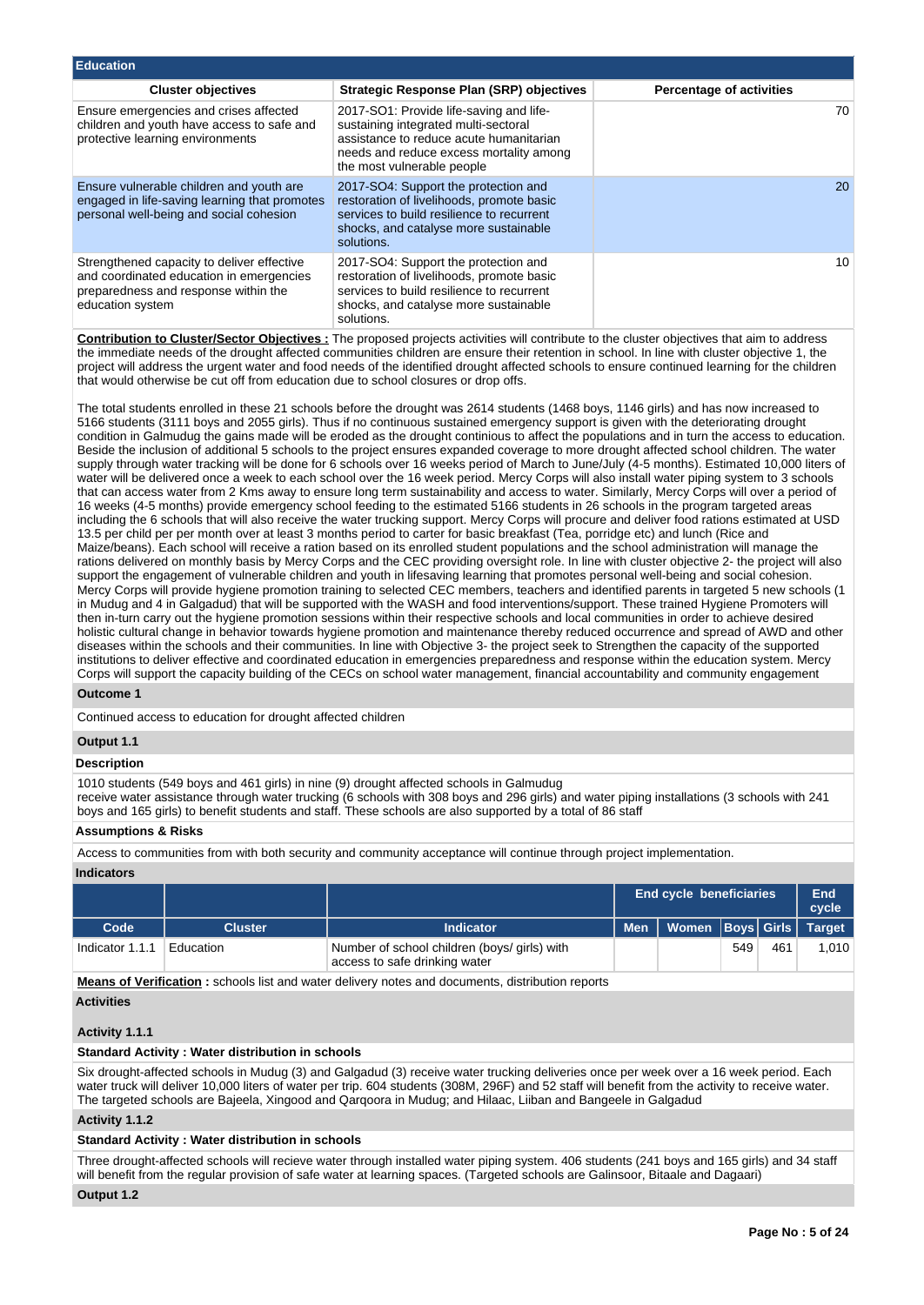# **Description**

School children at 26 drought-affected schools will receive emergency feeding over a three-month period.

#### **Assumptions & Risks**

The families of the children in the support schools will not move away with their livestock; and the price of local food commodities will not increase. Access to communities will be maintained by Mercy Corps.

#### **Indicators**

|                 |                |                                                                       |       | <b>End cycle beneficiaries</b> |      |      |       |  |
|-----------------|----------------|-----------------------------------------------------------------------|-------|--------------------------------|------|------|-------|--|
| Code            | <b>Cluster</b> | <b>Indicator</b>                                                      | Men l | Women Boys Girls Target        |      |      |       |  |
| Indicator 1.2.1 | Education      | Number of school children (boys/girls) reached<br>with school feeding |       |                                | 3.11 | 2.05 | 5,166 |  |

**Means of Verification :** An estimated 5166 (3111male and 2055 female) school children will receive emergency feeding at 26 droughtaffected schools in Mudug and Galgadud regions over a four month period. The children will receive two meals per day (breakfast and lunch) five day per week.

#### **Activities**

## **Activity 1.2.1**

#### **Standard Activity : School feeding**

An estimated 5166 (3111 male and 2055 female) school children will receive emergency feeding at 26 drought-affected schools in Mudug and Galgadud regions over a three (3) month period. The children will receive two meals per day (breakfast and lunch) five day per week.

#### **Outcome 2**

Drought-affected learners show improved lifesaving skills and overall well-being.

#### **Output 2.1**

#### **Description**

CEC members, teachers, and support staff from the additional 5 drought-affected schools (1 in Mudug and 4 in Galgadud) will receive training on hygiene promotion skills.

#### **Assumptions & Risks**

Parents, CECs and Teachers will be happy to learn hygiene promotion skills and conduct hygiene promotion forums and community awareness campaigns in the schools and their respective communities

#### **Indicators**

|                                                                                                                         |                                                                             |                                                                                                                   | <b>End cycle beneficiaries</b> |              | End<br>cycle |                   |               |  |  |  |
|-------------------------------------------------------------------------------------------------------------------------|-----------------------------------------------------------------------------|-------------------------------------------------------------------------------------------------------------------|--------------------------------|--------------|--------------|-------------------|---------------|--|--|--|
| Code                                                                                                                    | <b>Cluster</b>                                                              | <b>Indicator</b>                                                                                                  | <b>Men</b>                     | <b>Women</b> |              | <b>Boys Girls</b> | <b>Target</b> |  |  |  |
| Indicator 2.1.1                                                                                                         | Education                                                                   | Number of teachers (M&F) trained                                                                                  |                                |              |              |                   | 67            |  |  |  |
| Means of Verification: The list and names of teachers trained on hygiene promotions over 5 days in groups of 20 persons |                                                                             |                                                                                                                   |                                |              |              |                   |               |  |  |  |
| Indicator 2.1.2                                                                                                         | Education                                                                   | Number of CECs members trained                                                                                    |                                |              |              |                   | 35            |  |  |  |
|                                                                                                                         |                                                                             | <b>Means of Verification</b> : The list and names of CECs members trained on hygiene promotion (All CECs trained) |                                |              |              |                   |               |  |  |  |
| Indicator 2.1.3                                                                                                         | Education                                                                   | Number of school support staff who receive<br>hygiene promotion training                                          |                                |              |              |                   | 15            |  |  |  |
|                                                                                                                         | <b>Means of Verification:</b> Hygiene promotion training attendance sheets. |                                                                                                                   |                                |              |              |                   |               |  |  |  |
| Indicator 2.1.4                                                                                                         | Education                                                                   | Number of school children (boys and girls)<br>reached with hygiene promotion messages                             |                                |              | 3,11         | 2,05<br>5         | 5.166         |  |  |  |

**Means of Verification :** Number of people who have participated in hygiene promotion activities

#### **Activities**

# **Activity 2.1.1**

# **Standard Activity : Hygiene promotion**

Hygiene promotion training will be conducted for 67 teachers (58M, 9F) from the 5 additional schools. The training will be for a 5 day period and will be conducted in groups of 10. The targeted additional schools are Adakibir, Dayax Godinlabe, Bowdoghogore, Kalabyr and Mareergur.

#### **Activity 2.1.2**

# **Standard Activity : Hygiene promotion**

Hygiene promotion training will be conducted for 35 CECs (23M, 12 F) from the 5 additional schools. The training will be for a 5 day period and will be conducted in groups of 10.

### **Activity 2.1.3**

#### **Standard Activity : Hygiene promotion**

Hygiene promotion training will be conducted for 15 schools support staff (5m, 10 F) from the 5 additional schools. The training will be for a 5 day period and will be conducted in groups of 10

# **Activity 2.1.4**

### **Standard Activity : Hygiene promotion**

Hygiene promotion activities will be conducted by the trained staff from the 5 new schools as well as the 21 previously supported schools **Output 2.2**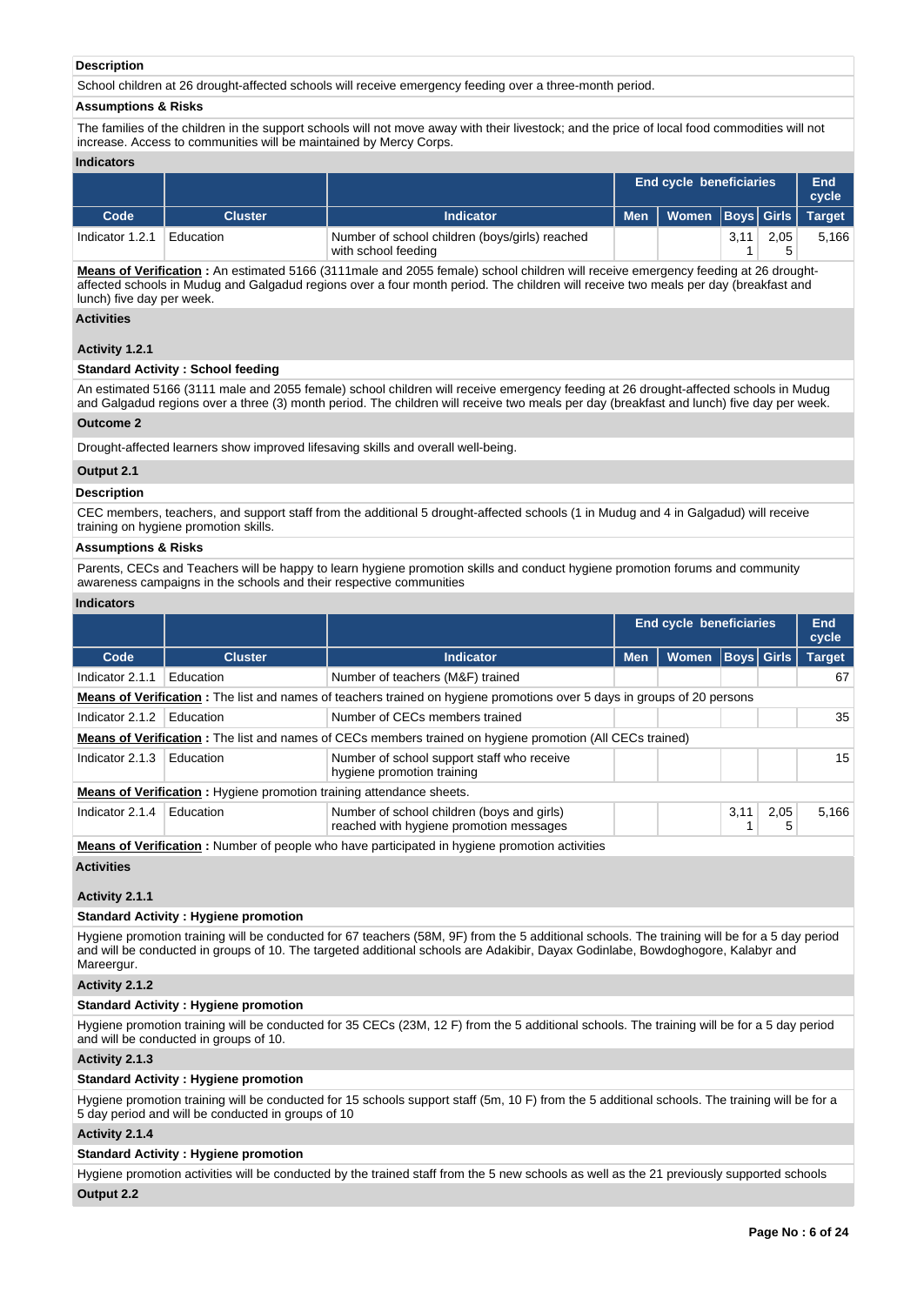# **Description**

850 adolescent girls in the drought affected schools have improved attendance and well-being as a result of the provision of hygiene and sanitary kits (pads, underwear and soap)

# **Assumptions & Risks**

The distribution of the hygiene and sanitary kits will be done through the schools who will assign a female teacher or CEC to act as focal point from who the girls can collect their kits from. Cultural barriers can be an obstacle as girls will be shy to demand for this item.

# **Indicators**

|                                                                    |                |                                                                                                                                                            |            | <b>End cycle beneficiaries</b> |  |  |               |  |  |
|--------------------------------------------------------------------|----------------|------------------------------------------------------------------------------------------------------------------------------------------------------------|------------|--------------------------------|--|--|---------------|--|--|
| Code                                                               | <b>Cluster</b> | <b>Indicator</b>                                                                                                                                           | <b>Men</b> | Women   Boys   Girls           |  |  | <b>Target</b> |  |  |
| Indicator 2.2.1                                                    | Education      | Number of adolescent girls receiving hygiene and<br>sanitary kits (soap, underwear and sanitary pads)<br>during the 5 months project implementation period |            |                                |  |  | 850           |  |  |
| . March 2014, Marketta and a construction of the construction than |                |                                                                                                                                                            |            |                                |  |  |               |  |  |

**Means of Verification :** students registration list

Indicator 2.2.2 Education Number of female teachers trained American Control of the 46

**Means of Verification :** List of number of teachers trained and tasked on acting as matrons supporting the distribution of hygiene and sanitary kits to the adolescent girls (at least 2 female matrons per school)

#### **Activities**

# **Activity 2.2.1**

# **Standard Activity : Hygiene promotion**

Distribution of hygiene and sanitary kits to adolescent girls in the drought affected schools

#### **Activity 2.2.2**

# **Standard Activity : Hygiene promotion**

Organizing and orientation of female teachers to perform Matron duties and manage the distribution of the sanitary kits to the female students. This teachers will be given guidance on counselling and support to adolescent girls

## **Outcome 3**

The supported groups show strengthened capacities to manage learning spaces/schools

## **Output 3.1**

### **Description**

CEC members from the additional 5 drought-affected schools receive school and water management support and training.

#### **Assumptions & Risks**

#### CECs will be willing to participate in the training,

#### **Indicators**

|                 |           |                                |  |                                     |  | <b>End cycle beneficiaries</b> |    |  |  |  |
|-----------------|-----------|--------------------------------|--|-------------------------------------|--|--------------------------------|----|--|--|--|
| Code            | Cluster   | Indicator                      |  | Men   Women   Boys   Girls   Target |  |                                |    |  |  |  |
| Indicator 3.1.1 | Education | Number of CECs members trained |  |                                     |  |                                | 35 |  |  |  |

**Means of Verification :** The list of CECs trained on good management skills, Training attendance records, assessments reports and rosters **Activities**

#### **Activity 3.1.1**

#### **Standard Activity : CEC training**

35 CEC members from the additional 5 targeted schools will be trained on good management skills including water and schools management. The school and water management training will ensure that the broader lifesaving impacts of education-related interventions are implemented and sustainable

# **Outcome 4**

Strengthening EiE capacity of regional cluster network

# **Output 4.1**

# **Description**

Regional cluster and MOE staff/ other key stakeholders EiE capacity strengthened through trainings' and facilitation and support to oversee and support emergency education projects in the region

# **Assumptions & Risks**

# **Indicators**

|                 |                |                                                                                                               | <b>End cycle beneficiaries</b> |                                    |  |  | <b>End</b><br>cycle |
|-----------------|----------------|---------------------------------------------------------------------------------------------------------------|--------------------------------|------------------------------------|--|--|---------------------|
| Code            | <b>Cluster</b> | Indicator                                                                                                     |                                | Men   Women  Boys   Girls   Target |  |  |                     |
| Indicator 4.1.1 | Education      | Number of trainings' and facilitation to the regional<br>cluster coordinators facilitated by national cluster |                                |                                    |  |  |                     |

**Means of Verification :** Trainings and facilitation reports reports, financial facilitation documents and correspondence with the clusters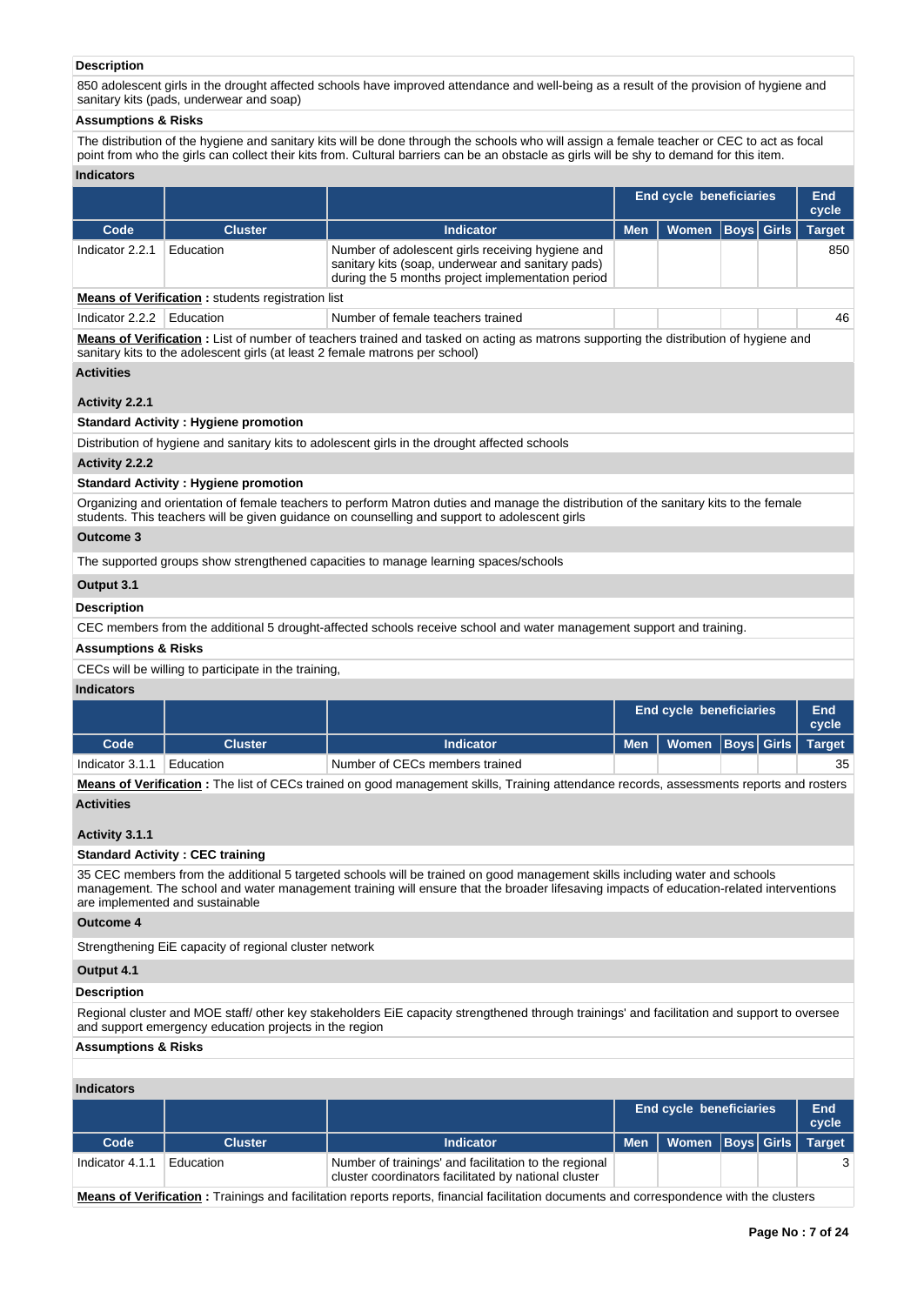| Indicator 4.1.2                                                                         | Education                                                                   | Number of facilitation and support given to MOE<br>staff and other key stakeholders attending<br>regional and national clusters |  |  |  | 10 <sup>1</sup> |  |  |  |  |
|-----------------------------------------------------------------------------------------|-----------------------------------------------------------------------------|---------------------------------------------------------------------------------------------------------------------------------|--|--|--|-----------------|--|--|--|--|
| <b>Means of Verification:</b> Trainings and other activities reports, payment documents |                                                                             |                                                                                                                                 |  |  |  |                 |  |  |  |  |
| Indicator 4.1.3                                                                         | Education                                                                   | Number of teachers and CEC recruited                                                                                            |  |  |  | 42              |  |  |  |  |
|                                                                                         | <b>Means of Verification:</b> recruitment register, reports                 |                                                                                                                                 |  |  |  |                 |  |  |  |  |
| <b>Activities</b>                                                                       |                                                                             |                                                                                                                                 |  |  |  |                 |  |  |  |  |
| Activity 4.1.1                                                                          |                                                                             |                                                                                                                                 |  |  |  |                 |  |  |  |  |
|                                                                                         | <b>Standard Activity: Capacity building</b>                                 |                                                                                                                                 |  |  |  |                 |  |  |  |  |
|                                                                                         | Training of regional cluster coordinators (facilitated by national cluster) |                                                                                                                                 |  |  |  |                 |  |  |  |  |
| Activity 4.1.2                                                                          |                                                                             |                                                                                                                                 |  |  |  |                 |  |  |  |  |

#### **Standard Activity : Capacity building**

Facilitating MOE officials and other key stakeholder attendance of cluster meetings and trainings

**Activity 4.1.3** 

# **Standard Activity : Capacity building**

Strengthening recruitment of more CEC members in supported schools with a strong focus on female gender increase

**Additional Targets :** Mercy Corps also targets to support the same schools with aqua tabs and basic hygiene kits from the regional WASH hub. The schools and communities will also be targeted with extra WASH interventions including water trucking through any realignment in the OFDA funded SELIP II project.

#### **M & R**

### **Monitoring & Reporting plan**

Mercy Corps Somalia has a robust in-country monitoring and evaluation unit that has a strong data collection and analysis system led by a Design, Monitoring and Evaluation (DM&E) Manager. Monitoring activities are strongly linked with project implementation activities under the existing country monitoring and evaluation structure. There is an M&E officer who provides the M&E support to each region, tracking the program indicators and outputs/outcomes. For easy management of data from different regions, Mercy Corps has adopted an online M&E database linked to an "activity info tracker database" that allows the program team, with the support of the regional M&E Officers, to enter data gathered through the M&E tools to the database in their respective offices/regions. The database also has a built-in mobile application that allows the data to be entered through mobile gadgets such as tablets and mobile phones. The day to day data collection for the output indicators will be done by the project officers using standardized M&E tools and the entry of the data into the database will be done by the M&E office. Over the last years, Mercy Corps has been working closely with USAID Third Party Monitoring firm (IBTCI) and their local partners to facilitate the smooth monthly monitoring of program activities and will continue to build on these co-ordination and feedback system. Mercy Corps will provide monthly project updates to the SHF based on both process and impact indicators. Mercy Corps will also develop a small case study on the impact of the project and share with the Education Cluster as part of the final reporting.

### **Workplan**

| <b>Activitydescription</b>                                                                                                                                                                                                                                                                                                                                                                                                        | Year |                | $\mathbf{2}$            | 3                         |                         | 5                       | 6 | 8 | 9 | $10$   11   12 |  |
|-----------------------------------------------------------------------------------------------------------------------------------------------------------------------------------------------------------------------------------------------------------------------------------------------------------------------------------------------------------------------------------------------------------------------------------|------|----------------|-------------------------|---------------------------|-------------------------|-------------------------|---|---|---|----------------|--|
| Activity 1.1.1: Six drought-affected schools in Mudug (3) and Galgadud (3) receive<br>water trucking deliveries once per week over a 16 week period. Each water truck<br>will deliver 10,000 liters of water per trip. 604 students (308M, 296F) and 52 staff<br>will benefit from the activity to receive water. The targeted schools are Bajeela,<br>Xingood and Qargoora in Mudug; and Hilaac, Liiban and Bangeele in Galgadud | 2018 | X.             | X.                      | $\mathsf{X}$ $\mathsf{X}$ |                         | X                       |   |   |   |                |  |
| Activity 1.1.2: Three drought-affected schools will recieve water through installed<br>water piping system. 406 students (241 boys and 165 girls) and 34 staff will benefit<br>from the regular provision of safe water at learning spaces. (Targeted schools are<br>Galinsoor, Bitaale and Dagaari)                                                                                                                              | 2018 | $\times$       | X X                     |                           | $\times$                | $\mathsf{X}$            |   |   |   |                |  |
| Activity 1.2.1: An estimated 5166 (3111 male and 2055 female) school children will<br>receive emergency feeding at 26 drought-affected schools in Mudug and Galgadud<br>regions over a three (3) month period. The children will receive two meals per day<br>(breakfast and lunch) five day per week.                                                                                                                            | 2018 | X.             | X.                      | ΙX.                       | X                       |                         |   |   |   |                |  |
| Activity 2.1.1: Hygiene promotion training will be conducted for 67 teachers (58M,<br>9F) from the 5 additional schools. The training will be for a 5 day period and will be<br>conducted in groups of 10. The targeted additional schools are Adakibir, Dayax<br>Godinlabe, Bowdoghogore, Kalabyr and Mareergur.                                                                                                                 | 2018 | X.             | $\mathsf{I} \mathsf{X}$ | $\mathsf{X}$              | <b>X</b>                | $\mathsf{x}$            |   |   |   |                |  |
| Activity 2.1.2: Hygiene promotion training will be conducted for 35 CECs (23M, 12<br>F) from the 5 additional schools. The training will be for a 5 day period and will be<br>conducted in groups of 10.                                                                                                                                                                                                                          | 2018 | X.             | $\mathsf{X}$            | $\mathsf{X}$              | $\mathsf{I} \mathsf{X}$ |                         |   |   |   |                |  |
| Activity 2.1.3: Hygiene promotion training will be conducted for 15 schools support<br>staff (5m, 10 F) from the 5 additional schools. The training will be for a 5 day period<br>and will be conducted in groups of 10                                                                                                                                                                                                           | 2018 | $\mathsf{X}^-$ | $\mathsf{X} \mathsf{X}$ |                           | $\mathsf{X}$            |                         |   |   |   |                |  |
| Activity 2.1.4: Hygiene promotion activities will be conducted by the trained staff<br>from the 5 new schools as well as the 21 previously supported schools                                                                                                                                                                                                                                                                      | 2018 | $\times$       | X                       | ΙX.                       | $\mathsf{x}$            | $\overline{\mathsf{x}}$ |   |   |   |                |  |
| Activity 2.2.1: Distribution of hygiene and sanitary kits to adolescent girls in the<br>drought affected schools                                                                                                                                                                                                                                                                                                                  | 2018 | X.             | <b>X</b>                | $\mathsf{X}$              | X                       | $\overline{\mathsf{x}}$ |   |   |   |                |  |
| Activity 2.2.2: Organizing and orientation of female teachers to perform Matron<br>duties and manage the distribution of the sanitary kits to the female students. This<br>teachers will be given guidance on counselling and support to adolescent girls                                                                                                                                                                         | 2018 | $\times$       | <b>X</b>                | $\mathsf{X}$              | $\times$                | $\times$                |   |   |   |                |  |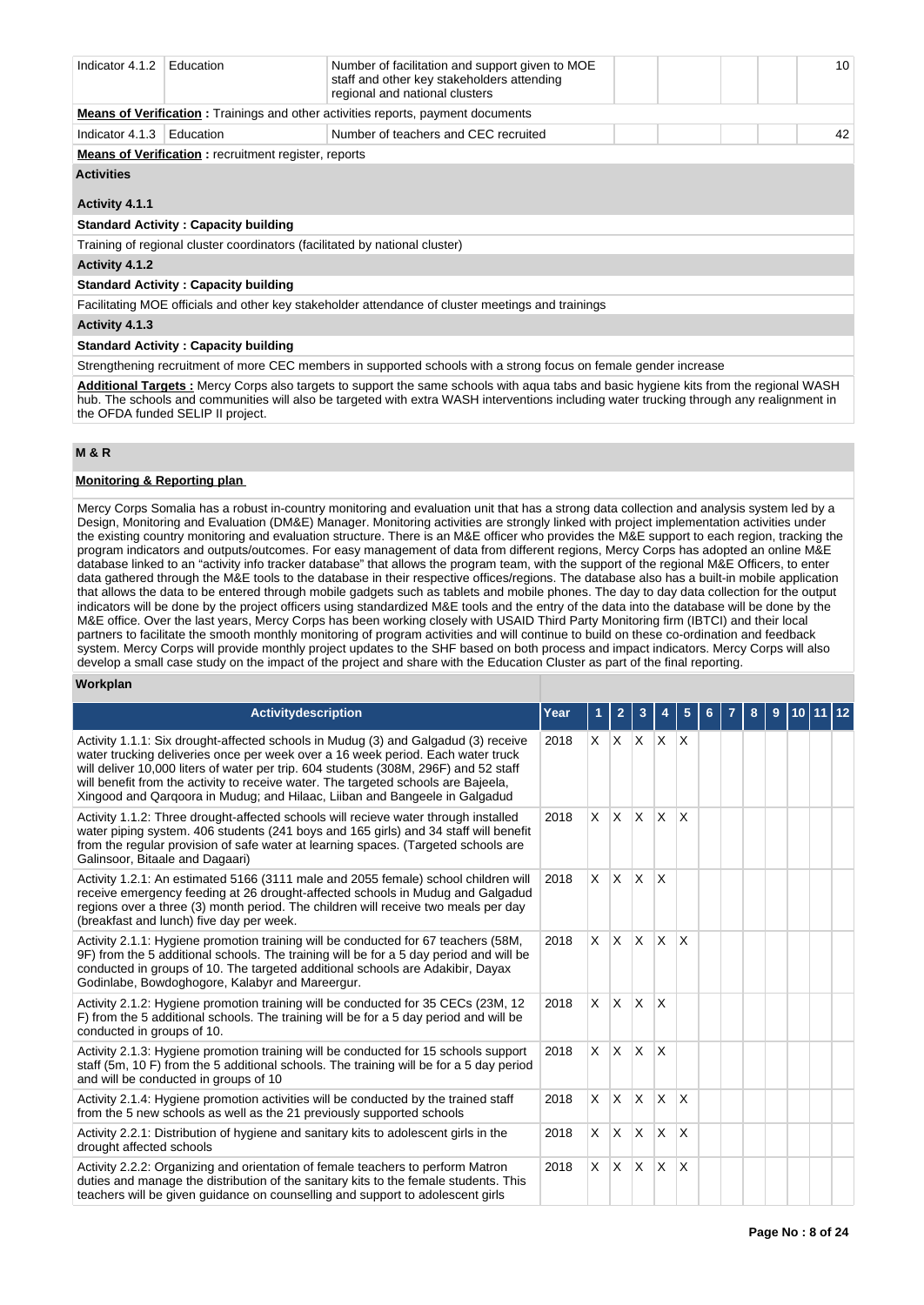| Activity 3.1.1: 35 CEC members from the additional 5 targeted schools will be<br>trained on good management skills including water and schools management. The<br>school and water management training will ensure that the broader lifesaving<br>impacts of education-related interventions are implemented and sustainable | 2018 | X | X | X | X |  |  |  |  |
|------------------------------------------------------------------------------------------------------------------------------------------------------------------------------------------------------------------------------------------------------------------------------------------------------------------------------|------|---|---|---|---|--|--|--|--|
| Activity 4.1.1: Training of regional cluster coordinators (facilitated by national<br>cluster)                                                                                                                                                                                                                               | 2018 | X | X | X | Χ |  |  |  |  |
| Activity 4.1.2: Facilitating MOE officials and other key stakeholder attendance of<br>cluster meetings and trainings                                                                                                                                                                                                         | 2018 | X | X | X | X |  |  |  |  |
| Activity 4.1.3: Strengthening recruitment of more CEC members in supported<br>schools with a strong focus on female gender increase                                                                                                                                                                                          | 2018 | X | X | X | x |  |  |  |  |

# **OTHER INFO**

## **Accountability to Affected Populations**

Mercy Corps is committed to preventing all forms of exploitation and abuse. We have accessible and effective reporting mechanisms so that our beneficiaries and the communities in which we work are able to report disturbing situations or behaviors related to our staff, partners or programs, as well as any unlawful situations and behaviors. As a standard practice all, Mercy Corps programs form or where it exists work with the Community Select Committees (CSCs) such as the Community Education Committee (CEC) for the case of Education Projects, who will be part of the project throughout its implementation; process of beneficiary selection, verification and registration and activities; and most importantly can help with reporting and resolving issues. The in-country Community Accountability Response Mechanism (CARMs) system that is now in place is an essential part of Mercy Corps' commitment to excellence and integrity. Effective reporting mechanisms are important in them empowering individuals to report concerns and to feel confident that their complaint will be reviewed and addressed. The CARM will be strengthened to allow for easier reporting of allegations of exploitation and abuse, suspected violations of policies, procedures and regulations throughout the program implementation. The communities will be informed about the CARM system and freedom to report any misgivings during the community sensitizations/ mobilizations, registrations and follow up meetings. The VSC/ CSV will have inclusion of female and youths to ensure representation of women/ girls views and easy contact for any exploitation reporting.

Every team member in Mercy Corps is required to ensure that all community members and/or beneficiaries have access to mechanisms that enable them to report a complaint\* and/or concern about Mercy Corps' programs, team members and/or partners. The program senior managers will conduct frequent and often continuous reviews to check on any reported allegations of exploitations and abuse violations. What are examples of complaints and what happens once a complaint is received? The types of complaints covered by these guidelines include team member misconduct, instances of sexual exploitation and abuse as well as program implementation concerns. Once a complaint is received, it will be evaluated in keeping with the guidelines of Mercy Corps' Protection from Exploitation and Abuse (PSEA) & Child Safeguarding policies and practices, Code of Conduct, and Program Management standards. Resolution will depend largely upon the circumstances of the complaint.

# Additional information about the resolution processes:

CARMs are confidential, transparent and accessible; Mercy Corps uses methods such as secure boxes, informal gatherings—allowing community members to communicate a complaint confidentially during an event or get-together, questionnaires, private appointmentsallowing beneficiaries and community members the option of speaking privately with the Focal Point. Due to the nature of some complaints, it might be best to include another team member (perhaps in-country leadership) in the meeting, to ensure there is more than one person as witness to the complaint. There is no "one-size fits all" approach to the design of a mechanism. Even within the different regions of Somalia, mechanisms will vary by location and depending on the main make-up of the population residing there and their diverse cultural backgrounds and beliefs, for example, considering the dynamics between host and IDP communities and the culturally (and locally) acceptable forums for providing open and candid feedback. Mercy Corps will work with the community to determine the best feedback mechanisms - in most of the other Mercy Corps humanitarian intervention projects in Somalia, community/village/IDPs Committees (VCs) act as the focal point for the community and have a large input into determining the most vulnerable people within the community.

#### **Implementation Plan**

The project and all its components will be directly implemented by Mercy Corps as part of the "Integrated humanitarian Programs" portfolio. The Deputy Country Director Programs will oversee the project but directly managed by the Integrated humanitarians' programs manager who will deal with the day to day running of the project (operations/implementation). Mercy Corps Senior Program officer and Program officer based in Galkacyo will do the direct field day to day implementation and report to the PM. The program team will be supported by M&E team lead by an expat M&E manager and field based M&E officer who will be responsible for the project monitoring and data collection. The project will be closely coordinated with the MOE teams, education cluster in the region (Galmudug and at National level led by UNICEF.

The senior program officer supported by a program officer based in Galkacyo office will directly work in the community on a daily basis taking supporting implementation and monitoring and reporting. Mercy Corps infrastructure team will help with the design, outsourcing and supervision of all rehabilitation/ construction works. Mercy Corps will hire local water trucking companies to supply the water to each school on agreed timeline and this process will be fully supervised by Mercy Corps and the schools administrations/CECs. In terms of co-ordination with other agencies in the project targeted regions, Mercy Corps will work with the RICCG, the regional education cluster and its partners including UNICEF, ADRA,IRC, WFP, CESVI,CISP and SCI who are also activity engaged in the drought and other education responses in the area. Overally, Mercy Corps will closely coordinate the project and other programs with the local administrations through the respective ministries (e.g education) and the formed drought response committees in regional and federal levels to ensure complementary and avoid doubling of resources.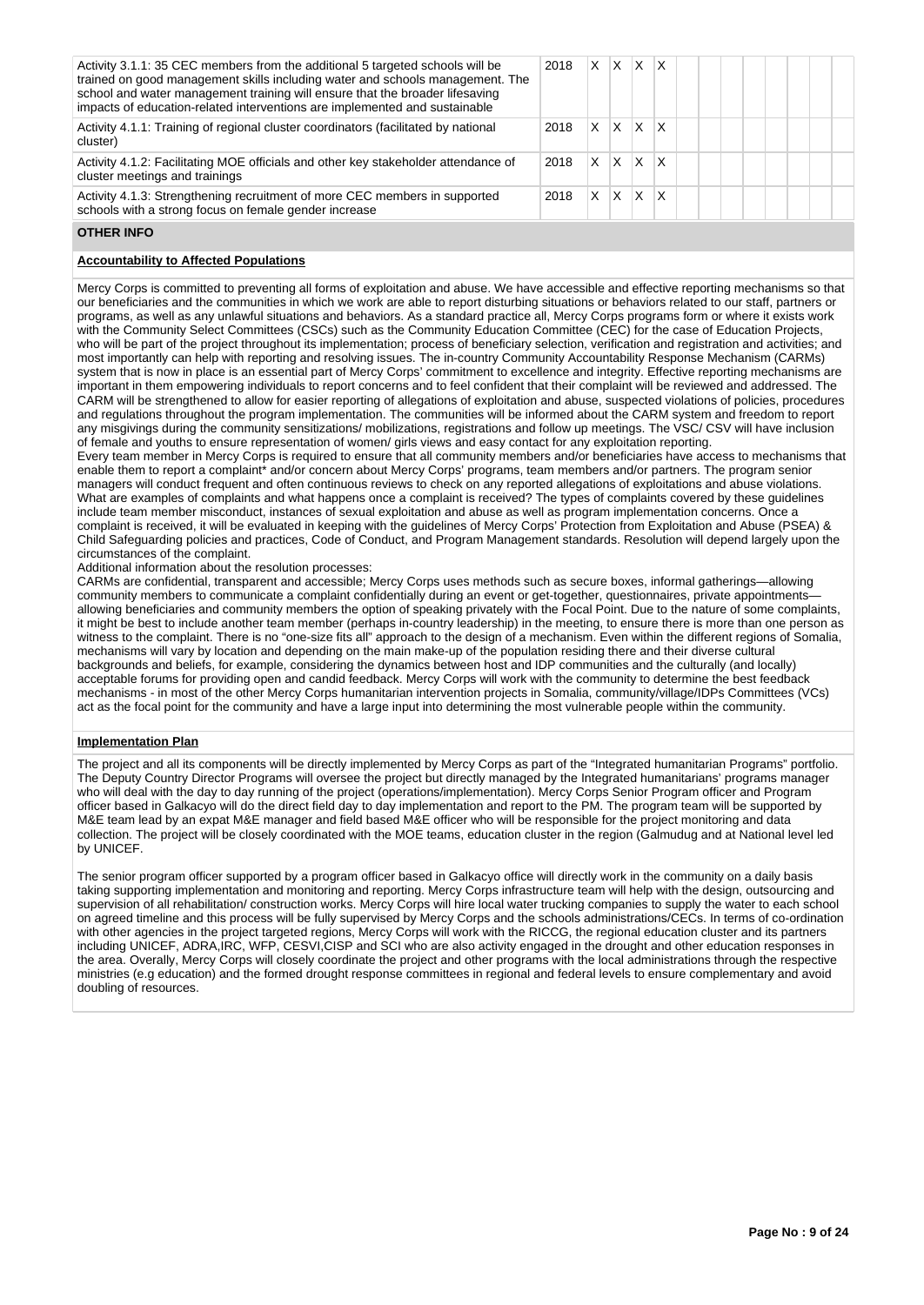### **Coordination with other Organizations in project area**

| Name of the organization                 | Areas/activities of collaboration and rationale                                                                                                                                                                                                                                                                                                                                                                                                                                                                                                                                                                                                                                                                                                                                                                                                                                                                                                                                                                                                                                       |
|------------------------------------------|---------------------------------------------------------------------------------------------------------------------------------------------------------------------------------------------------------------------------------------------------------------------------------------------------------------------------------------------------------------------------------------------------------------------------------------------------------------------------------------------------------------------------------------------------------------------------------------------------------------------------------------------------------------------------------------------------------------------------------------------------------------------------------------------------------------------------------------------------------------------------------------------------------------------------------------------------------------------------------------------------------------------------------------------------------------------------------------|
| UNICEF, IRC, IMC                         | UNICEF is the Somalia Education Cluster lead and has been activity<br>responding to the drought and other educational needs in the areas.<br>During the last months, Mercy Corps in collaboration with UNICEF<br>and other agencies distributed emergency TLMs to over 20 schools<br>in Mudug and Galgadud following the recent conflicts and resulting<br>displacements in the regions as well as the drought triggered mass<br>movementsIRC is implementing emergency water trucking to<br>severely affected communities in parts of Gaalkacyo and Hobyo<br>districts of Muduq., International Medical Corps in partnership with<br>USAID/IFRP will distribute a Medium Quantity Lipid-based Nutrition<br>Supplement (MQ-LNS) through a blanket supplementary feeding<br>program (BSFP) for a period of six months in 2017. The intervention<br>will specifically cover the most critical lean period in Gaalkacyo<br>district targeting 9,200 children aged between 6-36 months at the risk<br>of malnutrition as well as those have been discharged from a<br>therapeutic feeding |
| <b>Environment Marker Of The Project</b> |                                                                                                                                                                                                                                                                                                                                                                                                                                                                                                                                                                                                                                                                                                                                                                                                                                                                                                                                                                                                                                                                                       |

A: Neutral Impact on environment with No mitigation

#### **Gender Marker Of The Project**

2a- The project is designed to contribute significantly to gender equality

#### **Justify Chosen Gender Marker Code**

Mercy Corps has global procedures and standards for gender incorporated in design, start up and implementation and monitoring and evaluation processes to help teams integrate gender into their program. These have been rolled out agency-wide and will be shared with programme staff to help them keep gender issues at the forefront of their development, implementation, and monitoring of the program. For Mercy Corps Somalia, the integration of the gender components and markers and ensuring of the day to day incorporation of gender focused items in the project activities will be supported by an agency wide Gender Specialist in the regional team. Once in implementation phase, program staff will be held accountable for gender integration in their position descriptions, M&E will be carried out so as to collect sex-disaggregated data in gender sensitive ways, and Mercy Corps will set up a context-specific feedback mechanism to assess how recipients feel about the programme and whether there are unintended negative impacts on any specific group. The Country team will participate in Training of Trainers (ToT) workshop for Mercy Corps gender focal points in regions and projects. The program and MEL managers will participate in these trainings and cascade it down to their respective team members. In the implementation of this program Mercy Corps will aim to increase the number of female PTA members and teachers/ CEC members participating in the project, mobilizing women through specific targeting. Mercy Corps also aims to mobilize more girls and increase the numbers in schools. Mercy Corps and will also teach gender awareness and gender related hygiene needs in the "hygiene promotion' component.

As a specific gender focused activity the proposed project will provide hygiene/ sanitary kits that include a pair of pants, soaps and sanitary pads (a dozen per girl per month) through the schools. The items will be delivered to the schools where Mercy Corps with support of the school administration/ CEC will appoint a female teacher or member of the CEC as gender focal person/ mentor for the girls. Each school consignment will then be delivered to the school where the matron/ mentor will receive the items and handover to girls on monthly basis as well as when the needs arise. The project will emphasis on the mentor to provide support to the adolescent girls to ensure their confidence building as well as continued attendance of school.

#### **Protection Mainstreaming**

The proposed project is targeting areas and communities living in insecure and conflict sensitive environments where abuses and rights violations of women, youth, and children, the disabled and elderly are often occur but sometimes unreported . Mercy Corps will seek to limit harm to these children and other vulnerable community members by putting systems in place that enable a close monitoring of the situation of target beneficiaries and communities, and the effective management of complaints. Mercy Corps staff will regularly attend and contribute to the inter agency and cluster meetings including those called by the local administrations, project target communities and more so specifically the protection cluster and agencies to share and learn lessons and best practices as well as to share reported critical protection issues. All program activities will be guided by the humanitarian principles of ensuring non-discrimination and the safety, dignity and integrity of assisted groups.

Guiding Principles

• Apart from the general agency wide risk registers in place, the program team will put in place a comprehensive risk mitigation strategy specific to the project during program start up and revisited and adapted on monthly basis in response to the evolving security and environmental situation.

• A diverse team composition (gender, age, ethnicity etc.) will ensure adequate access to program related goods, services and opportunities by beneficiaries.

• A regional gender advisor and/or protections specialist will provide technical support to teams

• The program will invest in capacity building for staff (gender and protection mainstreaming training and tool development) to ensure that they have the knowledge, capacity and skills needed to implement gender-sensitive and protection-related activities.

• Monitoring and evaluation systems are engendered. Teams set gender-related targets and regularly collect sex and age disaggregated and gender sensitive data.

• Protection monitoring and community complaints mechanisms (CCM) are established and include processes for effectively handling incidents of gender based violence, corruption and sexual exploitation and abuse and/or referring cases on to competent authorities or colleague agencies.

Our Commitment to Protecting our Beneficiaries from Sexual Exploitation and Abuse Sexual exploitation and abuse refers to abuses of power by aid workers when beneficiaries are required to provide sexual favors in exchange for humanitarian assistance. Sexual Exploitation and Abuse are grounded in gender inequality. When community members, and especially women, adolescent girls and children, are displaced, lack options to supplement basic requirements and/or are excluded from involvement in community decision-making or education, they may become extremely vulnerable to abuse and exploitation. We uphold the highest commitment to the safety of our program participants. We have zero tolerance for any team member behavior that results in the exploitation or abuse of beneficiaries. We expect every team member to follow the six core principles to prevent sexual exploitation and abuse.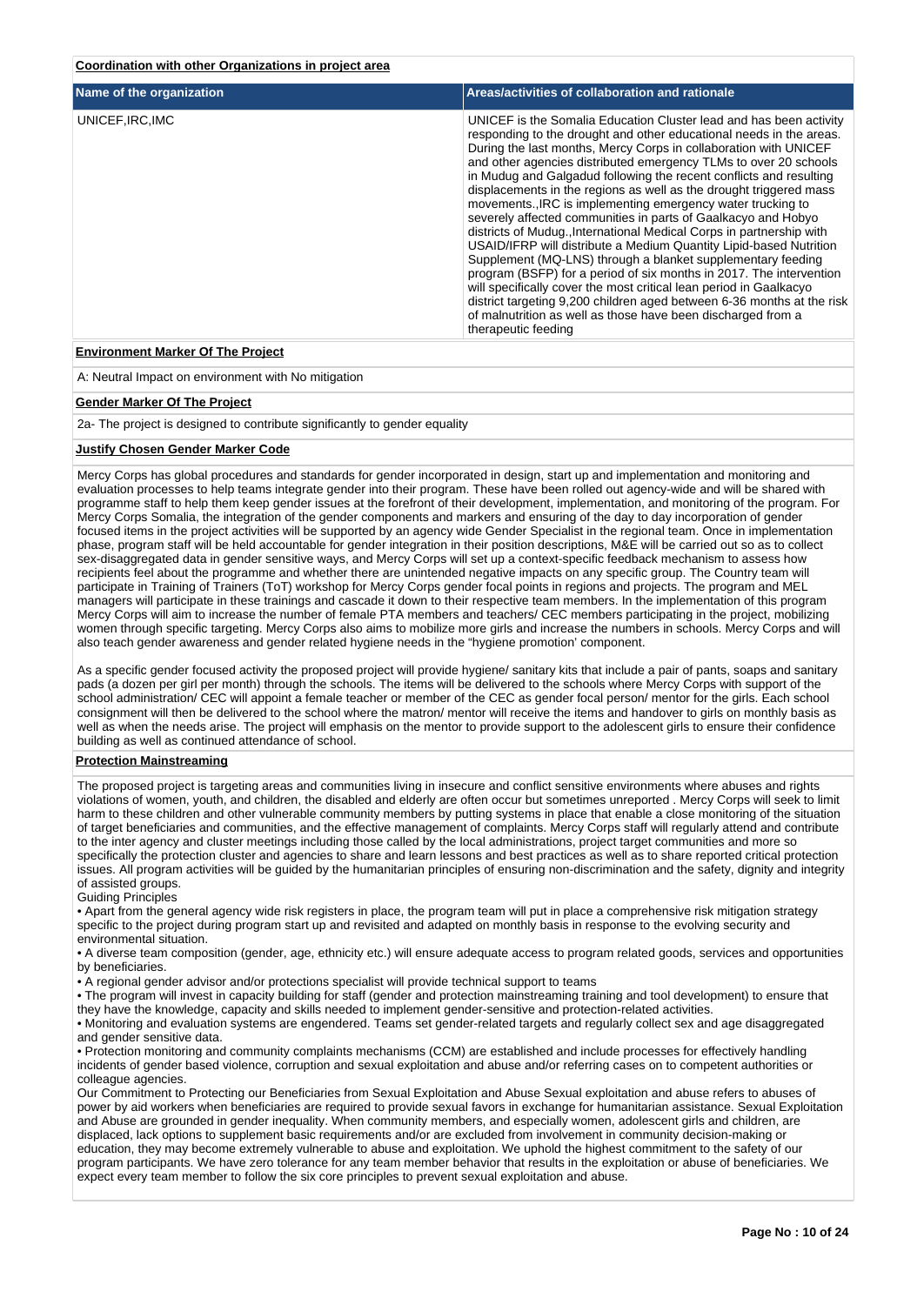# **Safety and Security**

Generally, Mercy Corps has comprehensive and full security management plans (SMP) and Risk Matrix (RM) for Somalia with incorporated contingency plans, which are regularly reviewed and updated. The SMP covers essential areas of security such as Risk Assessment, Indicators of Risk, Security Phases, as well as Prevention and Response Protocols. Senior staff led the security management process with significant input from a full-time Security and Safety Officer supported by the Mercy Corps Country/ Regional Security Advisor.

Mercy Corps assesses the context and risks in any geographical area where the organization is Operating or plans to operate. As part of this assessment, Mercy Corps conducts a review of the Security context and an analysis of political authorities and informal power structures in the area. Mercy Corps then determines the potential risks to program staff or resources, including the risk of resource diversion. In areas without a formal governance structure in place, Mercy Corps assesses the role of local clan structures in the area's administration, whether they are distinct from any extremist elements, and whether they can guarantee non-interference by extremist elements and prohibited parties in beneficiary selection, aid distribution, and related implementation

### **Access**

The project locations are all accessible, Mercy Corps has been implementing the SHF education emergency intervention project as well as many other donors funded drought projects in the same villages/ districts. However the context in the south central Somalia, i.e. the political, security, economic and social situations, is unpredictable and volatile. And the project has its own mitigation strategy, where the benefiting communities and the local authorities will be involved in all project stages, in order to make the make the area more accessible and the project accepted and owned by the communities

## **BUDGET**

| Code           | <b>Budget Line Description</b>            |           | D / S Quantity      | <b>Unit</b><br>cost | <b>Duration</b><br><b>Recurran</b><br>ce | $\%$<br>charged<br>to CHF | <b>Total Cost</b> |
|----------------|-------------------------------------------|-----------|---------------------|---------------------|------------------------------------------|---------------------------|-------------------|
|                | 1. Supplies (materials and goods)         |           |                     |                     |                                          |                           |                   |
| <b>NA</b>      | <b>NA</b>                                 | <b>NA</b> | $\mathsf{O}\xspace$ | 0.00                | $\mathsf 0$                              | $\pmb{0}$                 | 0.00              |
|                | <b>NA</b>                                 |           |                     |                     |                                          |                           |                   |
|                | <b>Section Total</b>                      |           |                     |                     |                                          |                           | 0.00              |
|                | 2. Transport and Storage                  |           |                     |                     |                                          |                           |                   |
| <b>NA</b>      | <b>NA</b>                                 | <b>NA</b> | $\mathbf 0$         | 0.00                | 0                                        | $\pmb{0}$                 | 0.00              |
|                | <b>NA</b>                                 |           |                     |                     |                                          |                           |                   |
|                | <b>Section Total</b>                      |           |                     |                     |                                          |                           | 0.00              |
|                | 3. International Staff                    |           |                     |                     |                                          |                           |                   |
| <b>NA</b>      | <b>NA</b>                                 | <b>NA</b> | $\mathbf 0$         | 0.00                | 0                                        | $\mathbf 0$               | 0.00              |
|                | <b>NA</b>                                 |           |                     |                     |                                          |                           |                   |
|                | <b>Section Total</b>                      |           |                     |                     |                                          |                           | 0.00              |
| 4. Local Staff |                                           |           |                     |                     |                                          |                           |                   |
| <b>NA</b>      | <b>NA</b>                                 | <b>NA</b> | $\mathsf{O}\xspace$ | 0.00                | $\mathsf 0$                              | $\pmb{0}$                 | 0.00              |
|                | <b>NA</b>                                 |           |                     |                     |                                          |                           |                   |
|                | <b>Section Total</b>                      |           |                     |                     |                                          |                           | 0.00              |
|                | 5. Training of Counterparts               |           |                     |                     |                                          |                           |                   |
| <b>NA</b>      | <b>NA</b>                                 | <b>NA</b> | $\mathsf{O}\xspace$ | 0.00                | $\mathbf 0$                              | $\mathbf 0$               | 0.00              |
|                | <b>NA</b>                                 |           |                     |                     |                                          |                           |                   |
|                | <b>Section Total</b>                      |           |                     |                     |                                          |                           | 0.00              |
|                | 6. Contracts (with implementing partners) |           |                     |                     |                                          |                           |                   |
| <b>NA</b>      | <b>NA</b>                                 | <b>NA</b> | $\mathsf{O}\xspace$ | 0.00                | $\mathsf 0$                              | 0                         | 0.00              |
|                | <b>NA</b>                                 |           |                     |                     |                                          |                           |                   |
|                | <b>Section Total</b>                      |           |                     |                     |                                          |                           | 0.00              |
|                | 7. Other Direct Costs                     |           |                     |                     |                                          |                           |                   |
| <b>NA</b>      | <b>NA</b>                                 | <b>NA</b> | $\mathbf 0$         | $0.00\,$            | $\pmb{0}$                                | $\pmb{0}$                 | 0.00              |
|                |                                           |           |                     |                     |                                          |                           |                   |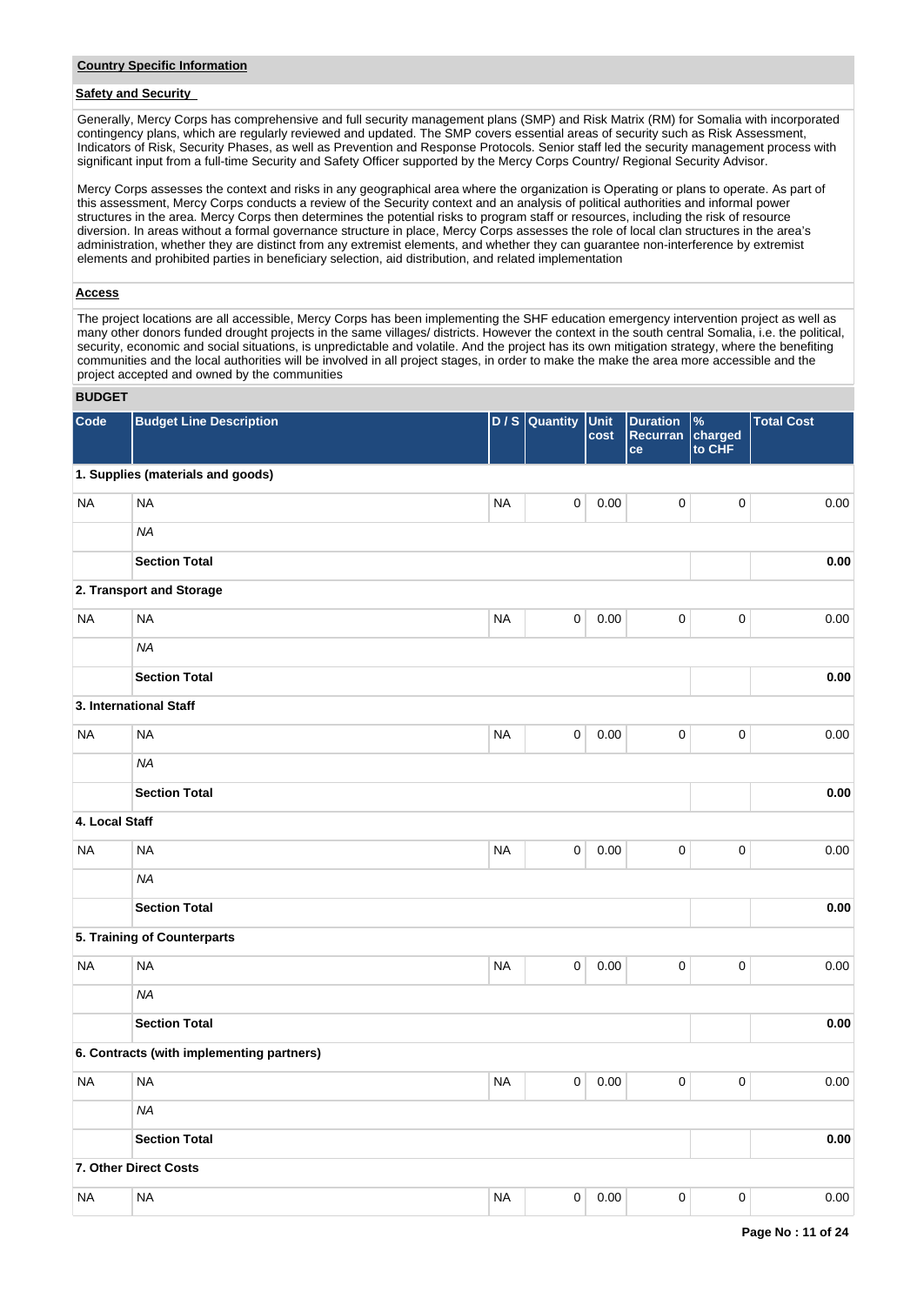|                   | <b>NA</b>                                                    |             |                |      |                     |                     |            |
|-------------------|--------------------------------------------------------------|-------------|----------------|------|---------------------|---------------------|------------|
|                   | <b>Section Total</b>                                         |             |                |      |                     |                     | 0.00       |
| 8. Indirect Costs |                                                              |             |                |      |                     |                     |            |
| <b>NA</b>         | <b>NA</b>                                                    | <b>NA</b>   | $\pmb{0}$      | 0.00 | $\pmb{0}$           | $\mathbf 0$         | 0.00       |
|                   | <b>NA</b>                                                    |             |                |      |                     |                     |            |
|                   | <b>Section Total</b>                                         |             |                |      |                     |                     | 0.00       |
|                   | 11. A:1 Staff and Other Personnel Costs: International Staff |             |                |      |                     |                     |            |
| <b>NA</b>         | <b>NA</b>                                                    | <b>NA</b>   | $\mathbf 0$    | 0.00 | $\mathsf 0$         | $\mathsf 0$         | 0.00       |
|                   | <b>NA</b>                                                    |             |                |      |                     |                     |            |
|                   | <b>Section Total</b>                                         |             |                | 0.00 |                     |                     |            |
|                   | 12. A:1 Staff and Other Personnel Costs: Local Staff         |             |                |      |                     |                     |            |
| <b>NA</b>         | <b>NA</b>                                                    | <b>NA</b>   | 0              | 0.00 | 0                   | $\pmb{0}$           | 0.00       |
|                   | <b>NA</b>                                                    |             |                |      |                     |                     |            |
|                   | <b>Section Total</b>                                         |             |                |      |                     |                     | 0.00       |
|                   | 13. B:2 Supplies, Commodities, Materials                     |             |                |      |                     |                     |            |
| <b>NA</b>         | <b>NA</b>                                                    | $\pmb{0}$   | 0.00           |      |                     |                     |            |
|                   | <b>NA</b>                                                    |             |                |      |                     |                     |            |
|                   | <b>Section Total</b>                                         |             |                | 0.00 |                     |                     |            |
| 14. C:3 Equipment |                                                              |             |                |      |                     |                     |            |
| <b>NA</b>         | <b>NA</b>                                                    | $\mathbf 0$ | 0.00           |      |                     |                     |            |
|                   | <b>NA</b>                                                    |             |                |      |                     |                     |            |
|                   | <b>Section Total</b>                                         |             |                |      |                     |                     | 0.00       |
|                   | 15. D:4 Contractual Services                                 |             |                |      |                     |                     |            |
| <b>NA</b>         | <b>NA</b>                                                    | <b>NA</b>   | 0              | 0.00 | 0                   | $\mathbf 0$         | 0.00       |
|                   | <b>NA</b>                                                    |             |                |      |                     |                     |            |
|                   | <b>Section Total</b>                                         |             |                |      |                     |                     | 0.00       |
| 16. E:5 Travel    |                                                              |             |                |      |                     |                     |            |
| <b>NA</b>         | <b>NA</b>                                                    | <b>NA</b>   | $\mathsf 0$    | 0.00 | 0                   | $\mathsf{O}\xspace$ | 0.00       |
|                   | <b>NA</b>                                                    |             |                |      |                     |                     |            |
|                   | <b>Section Total</b>                                         |             |                |      |                     |                     | $\bf 0.00$ |
|                   | 17. F:6 Transfers and Grants to Counterparts                 |             |                |      |                     |                     |            |
| $\sf NA$          | <b>NA</b>                                                    | $\sf NA$    | $\overline{0}$ | 0.00 | $\pmb{0}$           | $\mathbf 0$         | 0.00       |
|                   | <b>NA</b>                                                    |             |                |      |                     |                     |            |
|                   | <b>Section Total</b>                                         |             |                | 0.00 |                     |                     |            |
|                   | 18. G:7 General Operating and Other Direct Costs             |             |                |      |                     |                     |            |
| <b>NA</b>         | <b>NA</b>                                                    | <b>NA</b>   | $\overline{0}$ | 0.00 | $\mathsf{O}\xspace$ | $\mathbf 0$         | 0.00       |
|                   | <b>NA</b>                                                    |             |                |      |                     |                     |            |
|                   | <b>Section Total</b>                                         |             |                |      |                     |                     | 0.00       |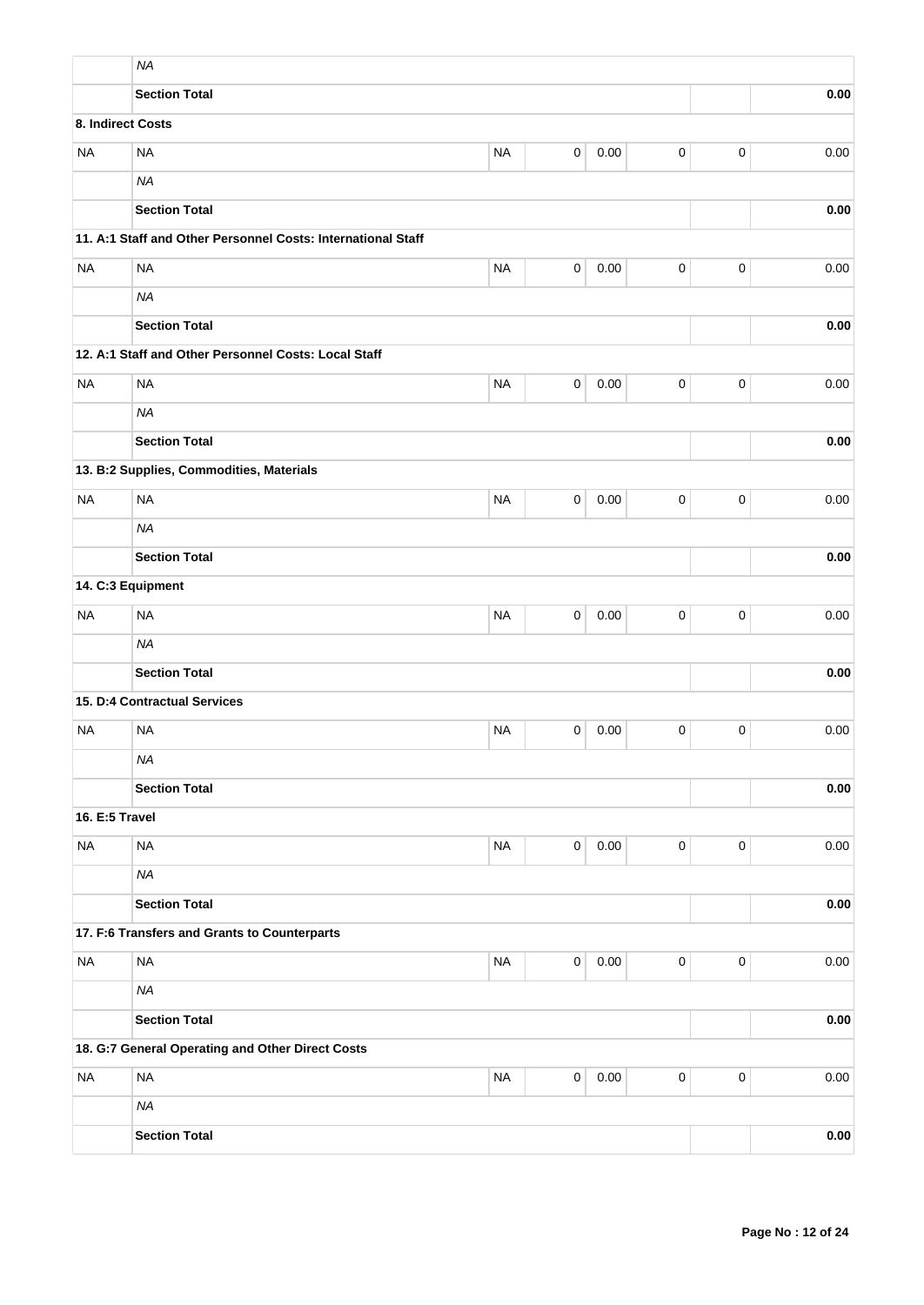|      | 19. H.8 Indirect Programme Support Costs                                                                                                                                                                                                                                                                                                                                                                                        |    |   |                        |   |       |          |  |  |  |  |  |
|------|---------------------------------------------------------------------------------------------------------------------------------------------------------------------------------------------------------------------------------------------------------------------------------------------------------------------------------------------------------------------------------------------------------------------------------|----|---|------------------------|---|-------|----------|--|--|--|--|--|
| ΝA   | NA                                                                                                                                                                                                                                                                                                                                                                                                                              | NA | 0 | 0.00                   | 0 | 0     | 0.00     |  |  |  |  |  |
|      | NA                                                                                                                                                                                                                                                                                                                                                                                                                              |    |   |                        |   |       |          |  |  |  |  |  |
|      | <b>Section Total</b>                                                                                                                                                                                                                                                                                                                                                                                                            |    |   |                        |   |       | 0.00     |  |  |  |  |  |
|      | 20. Staff and Other Personnel Costs                                                                                                                                                                                                                                                                                                                                                                                             |    |   |                        |   |       |          |  |  |  |  |  |
| 1.1  | <b>Country Director</b>                                                                                                                                                                                                                                                                                                                                                                                                         | S  |   | $1 \mid 17,84$<br>4.98 | 5 | 5.00  | 4,461.25 |  |  |  |  |  |
|      | The Country Director has overall responsibility for Mercy Corps operations in Somalia. Primary representative with UN-SHF and<br>with the Somalia government. Leads coordination with other donors, international agencies, NGOs, and local government.<br>Ensures integration of Mercy Corps' innovative programming approaches into the program. Has overall responsibility for<br>achieving program objectives and outcomes. |    |   |                        |   |       |          |  |  |  |  |  |
| 1.2  | Deputy Country Director                                                                                                                                                                                                                                                                                                                                                                                                         | S  |   | 1 14,54<br>3.05        | 5 | 10.00 | 7,271.53 |  |  |  |  |  |
|      | Monitor and ensure adherence to UN-SHF grant agreements, Mercy Corps' policies and procedures and relevant external rules<br>and regulations. Through the DCD programs Co-ordination role, provide leadership in all aspects of program coordination<br>including UN-SHF to ensure consistent quality, including the incorporation of cross-cutting themes, quality data analysis, lessons<br>learned and best practices.       |    |   |                        |   |       |          |  |  |  |  |  |
| 1.3  | Finance & Compliance Director                                                                                                                                                                                                                                                                                                                                                                                                   | S  |   | $1 \mid 14,54$<br>3.05 | 5 | 10.00 | 7,271.53 |  |  |  |  |  |
|      | Responsible for financial compliance in accordance with UN-SHF rules and regulations. Directs and manages finance, banking,<br>cash transfers and reporting. Provides oversight and training to field finance and accounting staff.                                                                                                                                                                                             |    |   |                        |   |       |          |  |  |  |  |  |
| 1.4  | <b>Operations Director</b>                                                                                                                                                                                                                                                                                                                                                                                                      | S  |   | $1 \mid 13,99$<br>1.51 | 5 | 5.00  | 3,497.88 |  |  |  |  |  |
|      | Responsible for overall management of procurement, operations and logistics in Somalia. Develops and enforces procedures for<br>all country support activities, including procurement protocol and fleet operations. Manages warehousing of supplies and/or<br>commodities. Monitors security procedures.                                                                                                                       |    |   |                        |   |       |          |  |  |  |  |  |
| 1.5  | Compliance Manager                                                                                                                                                                                                                                                                                                                                                                                                              | S  |   | 1   9,078<br>.52       | 5 | 5.00  | 2,269.63 |  |  |  |  |  |
|      | Responsible for financial compliance in accordance with all UN-SHF rules and regulations. Also give support and back up to<br>finance department.                                                                                                                                                                                                                                                                               |    |   |                        |   |       |          |  |  |  |  |  |
| 1.6  | Program Manager                                                                                                                                                                                                                                                                                                                                                                                                                 | S  |   | $1 \mid 8,490$<br>.70  | 5 | 15.00 | 6,368.03 |  |  |  |  |  |
|      | The Program Manager will have overall management responsibilities for the implementation and oversight of the program.                                                                                                                                                                                                                                                                                                          |    |   |                        |   |       |          |  |  |  |  |  |
| 1.7  | Monitoring and Evaluation Manager                                                                                                                                                                                                                                                                                                                                                                                               | S  |   | 1 9,078<br>.52         | 5 | 5.00  | 2,269.63 |  |  |  |  |  |
|      | Leads the Somalia monitoring and evaluation department. M&E department provides review of program implementation, assists<br>with collection of statistical data and works with program staff to refine implementation approach based on findings. Works to<br>integrate programs in divergent sectors. Ensures that all programs adhere to Mercy Corps program standards and systems                                           |    |   |                        |   |       |          |  |  |  |  |  |
| 1.8  | Reporting and Program Support Officer                                                                                                                                                                                                                                                                                                                                                                                           | S  |   | $1 \mid 8,730$<br>.18  | 5 | 5.00  | 2,182.55 |  |  |  |  |  |
|      | Responsible for ensuring project programming and implementation is in full compliance with the donor project guidelines.<br>Supports program representation at clusters and information sharing / reporting to HQ and other clusters/ partners/ donors.                                                                                                                                                                         |    |   |                        |   |       |          |  |  |  |  |  |
| 1.9  | Deputy Finance Manager (Hargeisa CO)                                                                                                                                                                                                                                                                                                                                                                                            | S  |   | $1 \mid 4,128$<br>.14  | 5 | 8.00  | 1,651.26 |  |  |  |  |  |
|      | Responsible for Somalia financial accounting and for oversight of field office accounting. This is in line with Navigator Financial<br>Accounting Segregation of duties and roles mapping.                                                                                                                                                                                                                                      |    |   |                        |   |       |          |  |  |  |  |  |
| 1.10 | Senior Finance Officer (Roving Support)                                                                                                                                                                                                                                                                                                                                                                                         | S  |   | $1 \mid 3,110$<br>.04  | 5 | 8.00  | 1,244.02 |  |  |  |  |  |
|      | Supports other field offices in financial and compliance roles. Responsible for bank reconciliation and other balance sheet<br>accounts. This is in line with Navigator Financial Accounting Segregation of duties and roles mapping.                                                                                                                                                                                           |    |   |                        |   |       |          |  |  |  |  |  |
| 1.11 | Finance Officer (Hargeisa CO & Galkacyo)                                                                                                                                                                                                                                                                                                                                                                                        | S  |   | $2 \mid 1,269$<br>.77  | 5 | 11.50 | 1,460.24 |  |  |  |  |  |
|      | Responsible for handling and tracking hawala bank operations including entering the transactions in the Navigator accounting<br>system. Assists the Senior Finance Officer/Deputy Finance Manager in the areas of financial accounting and administration as<br>required.                                                                                                                                                       |    |   |                        |   |       |          |  |  |  |  |  |
| 1.12 | Senior Program Officer (Galkacyo)                                                                                                                                                                                                                                                                                                                                                                                               | D  |   | $1 \mid 2,136$<br>.33  | 5 | 15.00 | 1,602.25 |  |  |  |  |  |
|      | Assists Program Manager in day to day running of program activities in the field and also conducting community mobilization in<br>Galkacyo.                                                                                                                                                                                                                                                                                     |    |   |                        |   |       |          |  |  |  |  |  |
| 1.13 | M&E Officer (Galkacyo)                                                                                                                                                                                                                                                                                                                                                                                                          | D  |   | $1 \mid 1,759$<br>.33  | 5 | 15.00 | 1,319.50 |  |  |  |  |  |
|      | Assists M&E Manager to ensure program review implementation and monitoring are met. Ensures that all programs adhere to<br>Mercy Corps and donor program standards and systems.                                                                                                                                                                                                                                                 |    |   |                        |   |       |          |  |  |  |  |  |
| 1.14 | Program Officer (Galkacyo)                                                                                                                                                                                                                                                                                                                                                                                                      | D  |   | 1   1,270<br>.07       | 5 | 15.00 | 952.55   |  |  |  |  |  |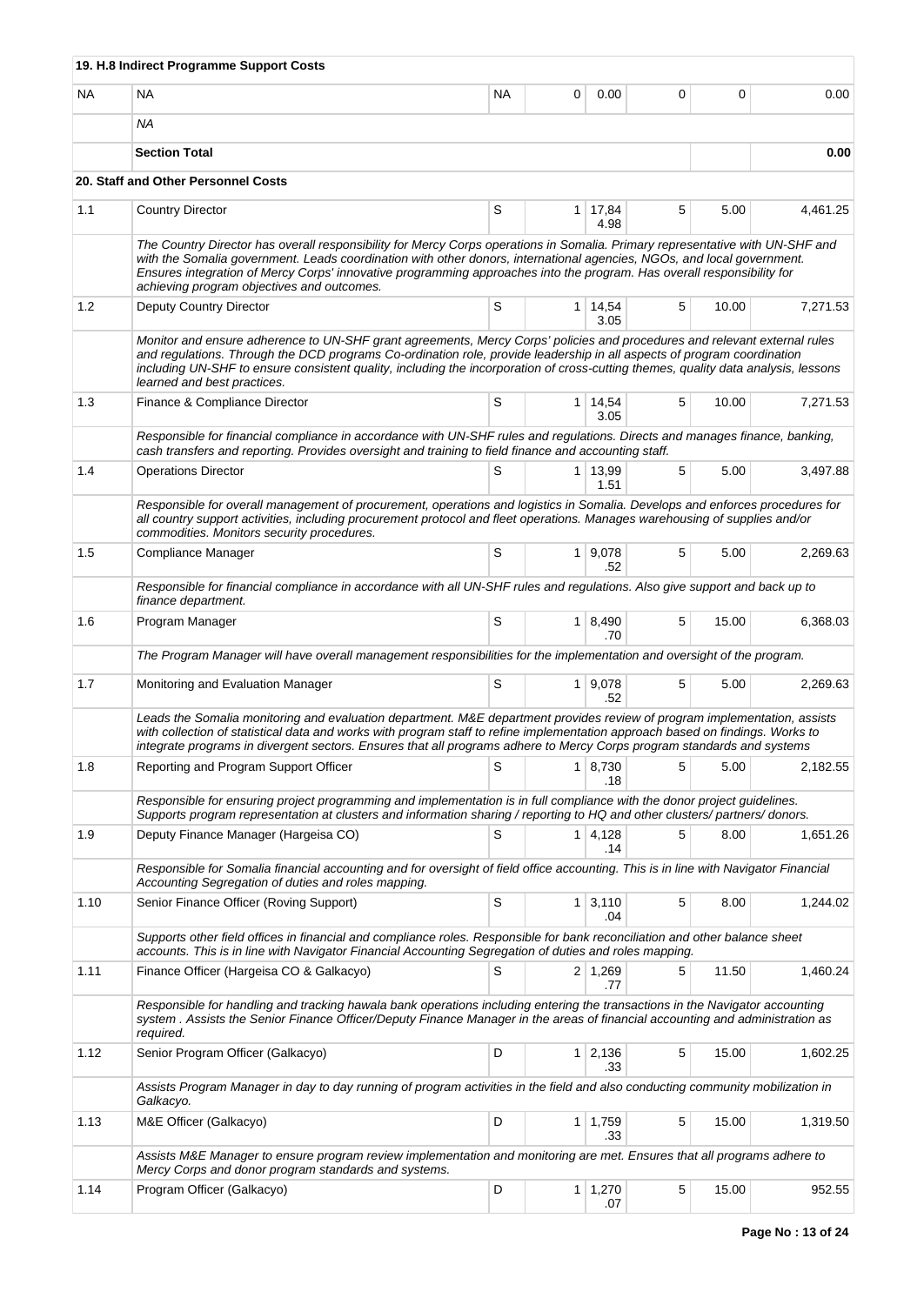|            | Project Officer in day to day running of program activities in the field and also conducting community mobilization in Galkacyo.                                                                                                                                                                                                                      |                      |          |                       |              |             |            |  |  |  |
|------------|-------------------------------------------------------------------------------------------------------------------------------------------------------------------------------------------------------------------------------------------------------------------------------------------------------------------------------------------------------|----------------------|----------|-----------------------|--------------|-------------|------------|--|--|--|
| 1.15       | Deputy Logistics Manager (Galkacyo)                                                                                                                                                                                                                                                                                                                   | S                    |          | $1 \mid 3,475$<br>.09 | 5            | 15.00       | 2,606.32   |  |  |  |
|            | Oversees operations; manages procurement, operations and logistics; supervises drivers, guards, cleaner. Liaises with<br>Government representatives as required.                                                                                                                                                                                      |                      |          |                       |              |             |            |  |  |  |
| 1.16       | Office Support staff-Guards (Hargeisa/Galkacyo)                                                                                                                                                                                                                                                                                                       | S                    |          | 8 505.8<br>5          | 5            | 12.80       | 2,589.95   |  |  |  |
|            | Responsible for safe-guarding Mercy Corps facilities in Galkacyo office.                                                                                                                                                                                                                                                                              |                      |          |                       |              |             |            |  |  |  |
| 1.17       | Office Support staff-Cleaner/Cook/Driver (Hargeisa/Galkacyo)                                                                                                                                                                                                                                                                                          | S                    |          | 5 645.9<br>5          | 5            | 10.00       | 1,614.88   |  |  |  |
|            | Responsible for the cleaning/cook services and other supports in the office.                                                                                                                                                                                                                                                                          |                      |          |                       |              |             |            |  |  |  |
|            | <b>Section Total</b>                                                                                                                                                                                                                                                                                                                                  |                      |          |                       |              |             | 50,633.00  |  |  |  |
|            | 21. Supplies, Commodities, Materials                                                                                                                                                                                                                                                                                                                  |                      |          |                       |              |             |            |  |  |  |
| 2.1        | Provision of safe drinking water to schools (water trucking to<br>schools on weekly basis)                                                                                                                                                                                                                                                            | D                    |          | 6 235.0<br>0          | 16           | 100.00      | 22,560.00  |  |  |  |
|            | Water trucking for 4 months to 6 targeted schools under this project delivering 10,000 liters of water once per week to each<br>school.                                                                                                                                                                                                               |                      |          |                       |              |             |            |  |  |  |
| 2.2        | Installation of water pipping system for 3 schools                                                                                                                                                                                                                                                                                                    | D                    | 3        | 1.00                  | 5000         | 100.00      | 15,000.00  |  |  |  |
|            | Installation of 3 water pipping system to 3 targeted schools that have close proximity to water sources that currently receive water<br>trucking that is not sustainable.                                                                                                                                                                             |                      |          |                       |              |             |            |  |  |  |
| 2.3        | Provision of emergency school feeding rations for children in<br>26 schools                                                                                                                                                                                                                                                                           | 5166 12.50<br>3<br>D |          |                       |              |             |            |  |  |  |
|            | Provision of school feeding rations to 5,166 pupils in the project targeted 26 schools providing feeding twice a day for 3 months                                                                                                                                                                                                                     |                      |          |                       |              |             |            |  |  |  |
| 2.4        | Training the CECs for the 5 new and additional schools on<br>good school management including water management                                                                                                                                                                                                                                        | 100.00               | 7,500.00 |                       |              |             |            |  |  |  |
|            | 35 CECs from the 5 new additional schools will be trained on good management skills including water and school management.<br>The school and water management training will ensure that the broader lifesaving impacts of education related interventions are<br>implemented and sustainable.                                                         |                      |          |                       |              |             |            |  |  |  |
| 2.5        | Hygiene Promotion training and conducting the campaigns in<br>the 5 additional schools and new schools                                                                                                                                                                                                                                                | 100.00               | 5,000.00 |                       |              |             |            |  |  |  |
|            | Hygiene promotion training for 67 teachers, 35 CECs and 15 support staff for the 5 additional and new schools and organizing<br>them to conduct the hygiene promotion campaigns.                                                                                                                                                                      |                      |          |                       |              |             |            |  |  |  |
| 2.6        | Strengthening EiE capacity of regional cluster network/ MOE<br>Staff/ Key Stakeholders                                                                                                                                                                                                                                                                | D                    |          | 1   10,00<br>0.00     | $\mathbf{1}$ | 100.00      | 10,000.00  |  |  |  |
|            | Undertake strengthening education in emergency (EiE) under this project. The trainings and capacity building will be delivered by<br>the national education cluster. This line will also support the facilitation of participation of the MOE staff and officials in the<br>regional clusters meetings and monitoring/oversight roles implementation. |                      |          |                       |              |             |            |  |  |  |
| 2.7        | Provision of hygiene/sanitary kits to girls in 26 schools<br>(Sanitary pad, underwear, soap)                                                                                                                                                                                                                                                          | D                    | 850      | 6.00                  | 5            | 100.00      | 25,500.00  |  |  |  |
|            | Provision of hygiene and sanitary kits to 850 adolescent school girls in the 26 project targeted schools for 5 months period                                                                                                                                                                                                                          |                      |          |                       |              |             |            |  |  |  |
| 2.8        | Provision of Transport for School Feeding Ration                                                                                                                                                                                                                                                                                                      | D                    |          | 26 100.0<br>0         | 3            | 100.00      | 7,800.00   |  |  |  |
|            | Estimated cost to transport the procured food to the targeted 26 schools every month for the 3 months the food will be distributed.<br>This include the cost of vehicle hire, loading and offloading                                                                                                                                                  |                      |          |                       |              |             |            |  |  |  |
|            | <b>Section Total</b>                                                                                                                                                                                                                                                                                                                                  |                      |          |                       |              |             | 287,085.00 |  |  |  |
|            | 22. Equipment                                                                                                                                                                                                                                                                                                                                         |                      |          |                       |              |             |            |  |  |  |
| NA         | NA                                                                                                                                                                                                                                                                                                                                                    | NA                   | 0        | 0.00                  | 0            | $\mathbf 0$ | 0.00       |  |  |  |
|            | ΝA                                                                                                                                                                                                                                                                                                                                                    |                      |          |                       |              |             |            |  |  |  |
|            | <b>Section Total</b>                                                                                                                                                                                                                                                                                                                                  |                      |          |                       |              |             | 0.00       |  |  |  |
|            | <b>23. Contractual Services</b>                                                                                                                                                                                                                                                                                                                       |                      |          |                       |              |             |            |  |  |  |
| NA         | <b>NA</b>                                                                                                                                                                                                                                                                                                                                             | <b>NA</b>            | 0        | 0.00                  | 0            | 0           | 0.00       |  |  |  |
|            | ΝA                                                                                                                                                                                                                                                                                                                                                    |                      |          |                       |              |             |            |  |  |  |
|            | <b>Section Total</b>                                                                                                                                                                                                                                                                                                                                  |                      |          |                       |              |             | 0.00       |  |  |  |
| 24. Travel |                                                                                                                                                                                                                                                                                                                                                       |                      |          |                       |              |             |            |  |  |  |
| 5.1        | International Airfares - Somalia-Kenya RT                                                                                                                                                                                                                                                                                                             | S                    |          | 4 750.0<br>0          | 1            | 100.00      | 3,000.00   |  |  |  |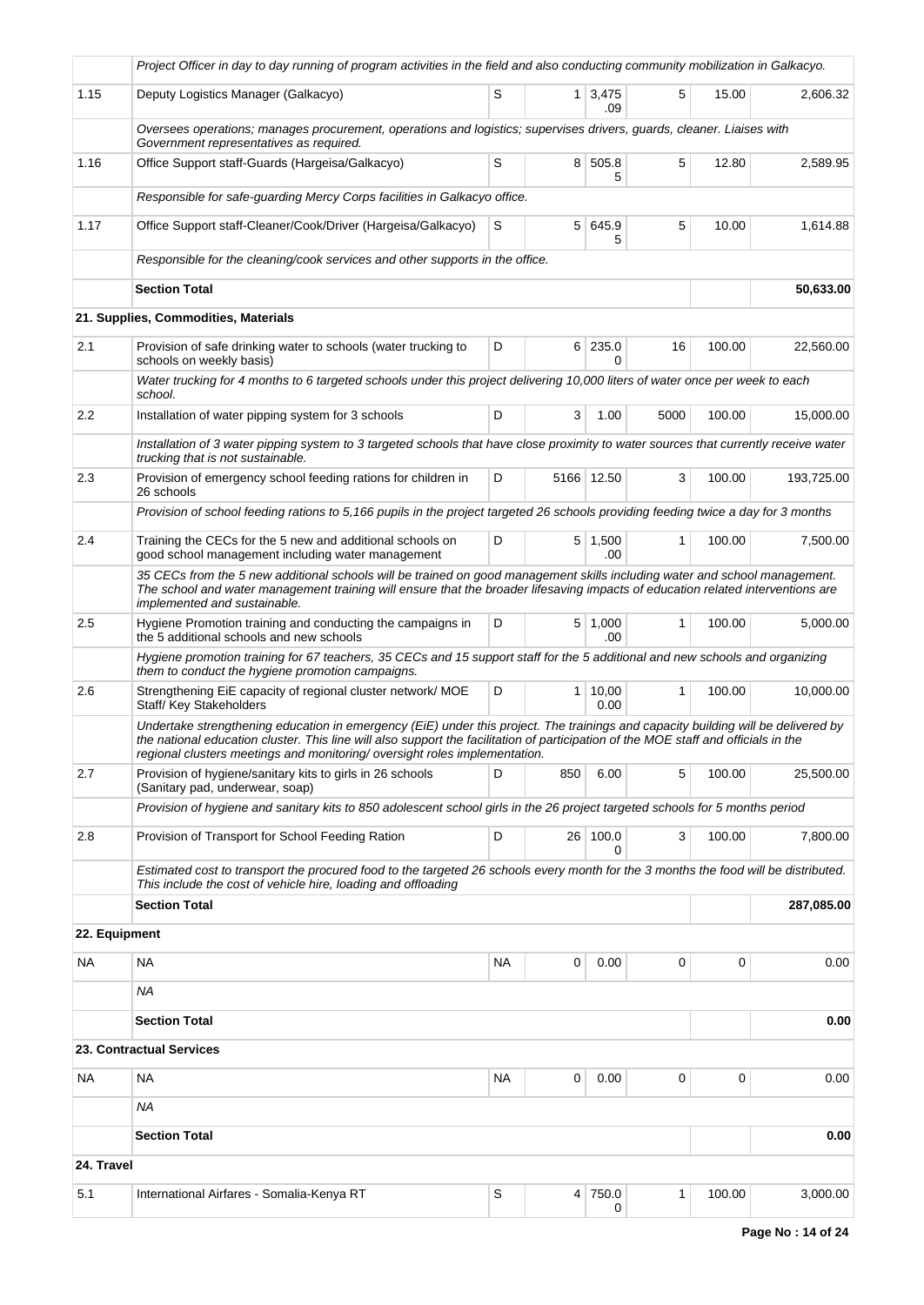|     | A total of four (4) return trips to cover Somalia/Kenya/Somalia program staff team International travel during the 5 months SHF<br>project implementation. The estimated trips budgeted are for official program related travel since Mercy Corps has its country<br>office in Somalia as opposed to Nairobi. The purpose of the trips is for field based staffs implementing the project to travel and<br>meet Mercy Corps Regional and HQ technical staffs who cannot make it to Somalia to discuss project implementation issues.<br>Equally the trips are used by field implementation staffs to attend Somalia NGO consortium sector coordination meeting related<br>to project implementation, security and operation areas. The 4 trips are for Program Team members (Country Director,<br>Program/Support Managers/Officers) directly associated with implementation of the SHF project. |             |                |                       |              |        |           |
|-----|--------------------------------------------------------------------------------------------------------------------------------------------------------------------------------------------------------------------------------------------------------------------------------------------------------------------------------------------------------------------------------------------------------------------------------------------------------------------------------------------------------------------------------------------------------------------------------------------------------------------------------------------------------------------------------------------------------------------------------------------------------------------------------------------------------------------------------------------------------------------------------------------------|-------------|----------------|-----------------------|--------------|--------|-----------|
| 5.2 | International Travel Expenses - Somalia-Kenya RT                                                                                                                                                                                                                                                                                                                                                                                                                                                                                                                                                                                                                                                                                                                                                                                                                                                 | S           |                | 4 750.0<br>0          | $\mathbf{1}$ | 100.00 | 3,000.00  |
|     | A total of four (4) return trips Mercy Corps Somalia SHF program related Interntational staff travel expenses, such as lodging and<br>perdiem - based upon actual expenses - while working in Somalia. Travel expenses are for the trips shown above under<br>International Airfare. The 4 trips are for Program Team members (Country Director, Program/Support Managers/Officers) directly<br>associated with implementation of the SHF project.                                                                                                                                                                                                                                                                                                                                                                                                                                               |             |                |                       |              |        |           |
| 5.3 | Local & Domestic airfare and travel costs                                                                                                                                                                                                                                                                                                                                                                                                                                                                                                                                                                                                                                                                                                                                                                                                                                                        | S           |                | 5 482.0<br>0          | $\mathbf{1}$ | 100.00 | 2,410.00  |
|     | A total of five (5) trips costs related to travel by Mercy Corps staff based in Galkacyo office for domestic air travel, transportation,<br>lodging and per diem, for the purpose of implementing program activities, oversight and monitoring. The 5 trips are for Program<br>and support team members (Country Director, Program Team, Finance and Logistics Managers/Officers) directly associated with<br>implementation of the SHF project.                                                                                                                                                                                                                                                                                                                                                                                                                                                 |             |                |                       |              |        |           |
| 5.4 | Vehicle Rental and related expenses (6 Months in Galkacyo)                                                                                                                                                                                                                                                                                                                                                                                                                                                                                                                                                                                                                                                                                                                                                                                                                                       | D           | 1 <sup>1</sup> | 2,040<br>.40          | 5            | 100.00 | 10,202.00 |
|     | Vehicles will be rented with driver services for Mercy Coprs program activities. MC plans to rent vehicles in lieu of purchasing<br>vehicles. An analysis of cost of renting vehicles versus cost of purchasing vehicles was performed by MC based on Somalia<br>situation and value for money, and it was determined renting is a more cost effective option.                                                                                                                                                                                                                                                                                                                                                                                                                                                                                                                                   |             |                |                       |              |        |           |
| 5.5 | Design, Monitoring and Evaluation                                                                                                                                                                                                                                                                                                                                                                                                                                                                                                                                                                                                                                                                                                                                                                                                                                                                | D           |                | $1 \mid 4,093$<br>.00 | 1            | 100.00 | 4,093.00  |
|     | Costs associated with the project monitoring, meeting expenses, small supplies, etc. and cost for final evaluation.                                                                                                                                                                                                                                                                                                                                                                                                                                                                                                                                                                                                                                                                                                                                                                              |             |                |                       |              |        |           |
|     | <b>Section Total</b>                                                                                                                                                                                                                                                                                                                                                                                                                                                                                                                                                                                                                                                                                                                                                                                                                                                                             |             |                |                       |              |        | 22,705.00 |
|     | 25. Transfers and Grants to Counterparts                                                                                                                                                                                                                                                                                                                                                                                                                                                                                                                                                                                                                                                                                                                                                                                                                                                         |             |                |                       |              |        |           |
| NA. | <b>NA</b>                                                                                                                                                                                                                                                                                                                                                                                                                                                                                                                                                                                                                                                                                                                                                                                                                                                                                        | <b>NA</b>   | 0              | 0.00                  | 0            | 0      | 0.00      |
|     | <b>NA</b>                                                                                                                                                                                                                                                                                                                                                                                                                                                                                                                                                                                                                                                                                                                                                                                                                                                                                        |             |                |                       |              |        |           |
|     | <b>Section Total</b>                                                                                                                                                                                                                                                                                                                                                                                                                                                                                                                                                                                                                                                                                                                                                                                                                                                                             |             |                |                       |              |        | 0.00      |
|     | 26. General Operating and Other Direct Costs                                                                                                                                                                                                                                                                                                                                                                                                                                                                                                                                                                                                                                                                                                                                                                                                                                                     |             |                |                       |              |        |           |
| 7.1 | <b>Communications Costs</b>                                                                                                                                                                                                                                                                                                                                                                                                                                                                                                                                                                                                                                                                                                                                                                                                                                                                      | S           |                | $1 \mid 3,913$<br>.00 | 5            | 11.50  | 2,249.98  |
|     | Estimated usage costs for mobile phones, expense for landline phone service for office and internet service provider fees or<br>usage fees. The fixed telephone cost is estimated at \$28, mobile phone at \$622, satellite phone \$40 and VSAT/fiber internet<br>costs at \$1,560                                                                                                                                                                                                                                                                                                                                                                                                                                                                                                                                                                                                               |             |                |                       |              |        |           |
| 7.2 | Rent                                                                                                                                                                                                                                                                                                                                                                                                                                                                                                                                                                                                                                                                                                                                                                                                                                                                                             | S           | 1              | 3,043<br>.17          | 5            | 11.50  | 1,749.82  |
|     | Estimated rent for the offices (The estimated fair share of rent of 10% is for Galkacyo field office where the project<br>implementation will take place and allocated fair share of rent of 1.5% for Mercy Corps Somalia Hargeisa Country office where<br>the online Navigator financial accounting system is based and run from. The financial system ensures accurate and timely<br>financial reporting. Equally all financial and program documents are relocated to Hargeisa for safe keeping in line with OCHA<br>Article VIII. Maintenance of Records which requires Mercy Corps to maintain records and make them accessible for at least 5<br>years. Hargeisa is considered to be more secure in terms of security dynamics when compared with Galkacyo)                                                                                                                                |             |                |                       |              |        |           |
| 7.3 | Utilities & Maintenance                                                                                                                                                                                                                                                                                                                                                                                                                                                                                                                                                                                                                                                                                                                                                                                                                                                                          | S           |                | $1 \ 2,329$<br>.00    | 5            | 11.50  | 1,339.18  |
|     | Estimated utilities and maintenance costs for the offices.                                                                                                                                                                                                                                                                                                                                                                                                                                                                                                                                                                                                                                                                                                                                                                                                                                       |             |                |                       |              |        |           |
| 7.4 | Banking and Cash Handling Fees                                                                                                                                                                                                                                                                                                                                                                                                                                                                                                                                                                                                                                                                                                                                                                                                                                                                   | S           | 1 <sup>1</sup> | 884.8<br>0            | 5            | 100.00 | 4,424.00  |
|     | Hawala transfer fees from HQ-Portland to Nairobi to field. Also hawala transfer charges inside Somalia                                                                                                                                                                                                                                                                                                                                                                                                                                                                                                                                                                                                                                                                                                                                                                                           |             |                |                       |              |        |           |
| 7.5 | <b>Security Services</b>                                                                                                                                                                                                                                                                                                                                                                                                                                                                                                                                                                                                                                                                                                                                                                                                                                                                         | S           |                | 1 1,982<br>.61        | 5            | 11.50  | 1,140.00  |
|     | SPU contracted security services fees in line with various Government requirement for office and staff housing                                                                                                                                                                                                                                                                                                                                                                                                                                                                                                                                                                                                                                                                                                                                                                                   |             |                |                       |              |        |           |
| 7.6 | General Office Supplies & Stationery                                                                                                                                                                                                                                                                                                                                                                                                                                                                                                                                                                                                                                                                                                                                                                                                                                                             | $\mathbb S$ | $\mathbf{1}$   | 4,358<br>.30          | $\mathbf 5$  | 11.50  | 2,506.02  |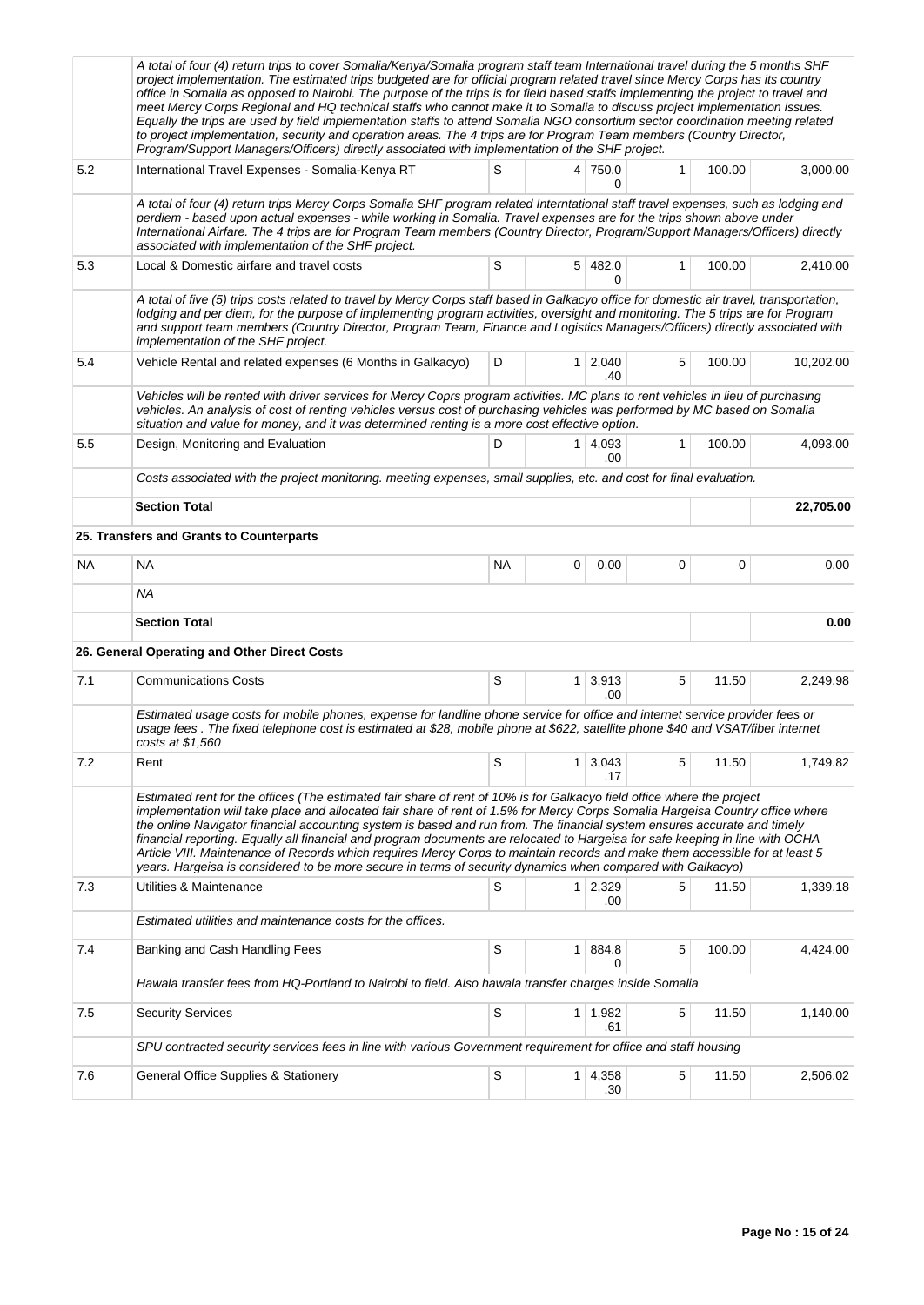|                         | Estimated other costs (supplies which include toners, flipcharts, marker pens, printing papers, pens, stapler & its pins, program<br>and finance box files, ). Office supplies\$1,991, equipment repairs and maintenance-\$172, allocated finance and anti-virus<br>software license renewal fee -\$160, courier services-\$105, printing and photocopying-\$78 |          |            |  |  |  |  |  |
|-------------------------|-----------------------------------------------------------------------------------------------------------------------------------------------------------------------------------------------------------------------------------------------------------------------------------------------------------------------------------------------------------------|----------|------------|--|--|--|--|--|
|                         | <b>Section Total</b>                                                                                                                                                                                                                                                                                                                                            |          |            |  |  |  |  |  |
| <b>SubTotal</b>         |                                                                                                                                                                                                                                                                                                                                                                 | 6,112.00 | 373,832.00 |  |  |  |  |  |
| Direct                  | 305,254.30                                                                                                                                                                                                                                                                                                                                                      |          |            |  |  |  |  |  |
| Support                 | 68,577.70                                                                                                                                                                                                                                                                                                                                                       |          |            |  |  |  |  |  |
| <b>PSC Cost</b>         |                                                                                                                                                                                                                                                                                                                                                                 |          |            |  |  |  |  |  |
| <b>PSC Cost Percent</b> |                                                                                                                                                                                                                                                                                                                                                                 |          | 7.00       |  |  |  |  |  |
| <b>PSC Amount</b>       |                                                                                                                                                                                                                                                                                                                                                                 |          | 26,168.24  |  |  |  |  |  |
| <b>Total Cost</b>       |                                                                                                                                                                                                                                                                                                                                                                 |          | 400,000.24 |  |  |  |  |  |

# **Project Locations**

| <b>Location</b>                      | <b>Estimated</b><br>percentage<br>of budget<br>for each<br><b>location</b> |            | <b>Estimated number of beneficiaries</b> | for each location       |     | <b>Activity Name</b>                                                                                                                                                                                                                                                                                                                                                                                                                                                                                                                                                                                                                                                                                                                                                                                                                                              |
|--------------------------------------|----------------------------------------------------------------------------|------------|------------------------------------------|-------------------------|-----|-------------------------------------------------------------------------------------------------------------------------------------------------------------------------------------------------------------------------------------------------------------------------------------------------------------------------------------------------------------------------------------------------------------------------------------------------------------------------------------------------------------------------------------------------------------------------------------------------------------------------------------------------------------------------------------------------------------------------------------------------------------------------------------------------------------------------------------------------------------------|
|                                      |                                                                            | <b>Men</b> | Women                                    | <b>Boys Girls Total</b> |     |                                                                                                                                                                                                                                                                                                                                                                                                                                                                                                                                                                                                                                                                                                                                                                                                                                                                   |
| Galgaduud                            | 8                                                                          | 20         | 8                                        | 155                     | 125 | 308 Activity 1.2.1: An estimated 5166 (3111 male and<br>2055 female) school children will receive<br>emergency feeding at 26 drought-affected<br>schools in Mudug and Galgadud reg<br>Activity 2.2.1: Distribution of hygiene and sanitary<br>kits to adolescent girls in the drought affected<br>schools<br>Activity 2.2.2: Organizing and orientation of<br>female teachers to perform Matron duties and<br>manage the distribution of the sanitary kits to the<br>female students. This<br>Activity 4.1.1: Training of regional cluster<br>coordinators (facilitated by national cluster)<br>Activity 4.1.2: Facilitating MOE officials and other<br>key stakeholder attendance of cluster meetings<br>and trainings<br>Activity 4.1.3: Strengthening recruitment of more<br>CEC members in supported schools with a<br>strong focus on female gender increase |
| Galgaduud -> Cabudwaaq -><br>Abutwaq | 5                                                                          | 11         | 5                                        | 51                      | 44  | 111 Activity 1.2.1: An estimated 5166 (3111 male and<br>2055 female) school children will receive<br>emergency feeding at 26 drought-affected<br>schools in Mudug and Galgadud reg<br>Activity 2.2.1: Distribution of hygiene and sanitary<br>kits to adolescent girls in the drought affected<br>schools<br>Activity 2.2.2: Organizing and orientation of<br>female teachers to perform Matron duties and<br>manage the distribution of the sanitary kits to the<br>female students. This<br>Activity 4.1.1: Training of regional cluster<br>coordinators (facilitated by national cluster)<br>Activity 4.1.2: Facilitating MOE officials and other<br>key stakeholder attendance of cluster meetings<br>and trainings<br>Activity 4.1.3: Strengthening recruitment of more<br>CEC members in supported schools with a<br>strong focus on female gender increase |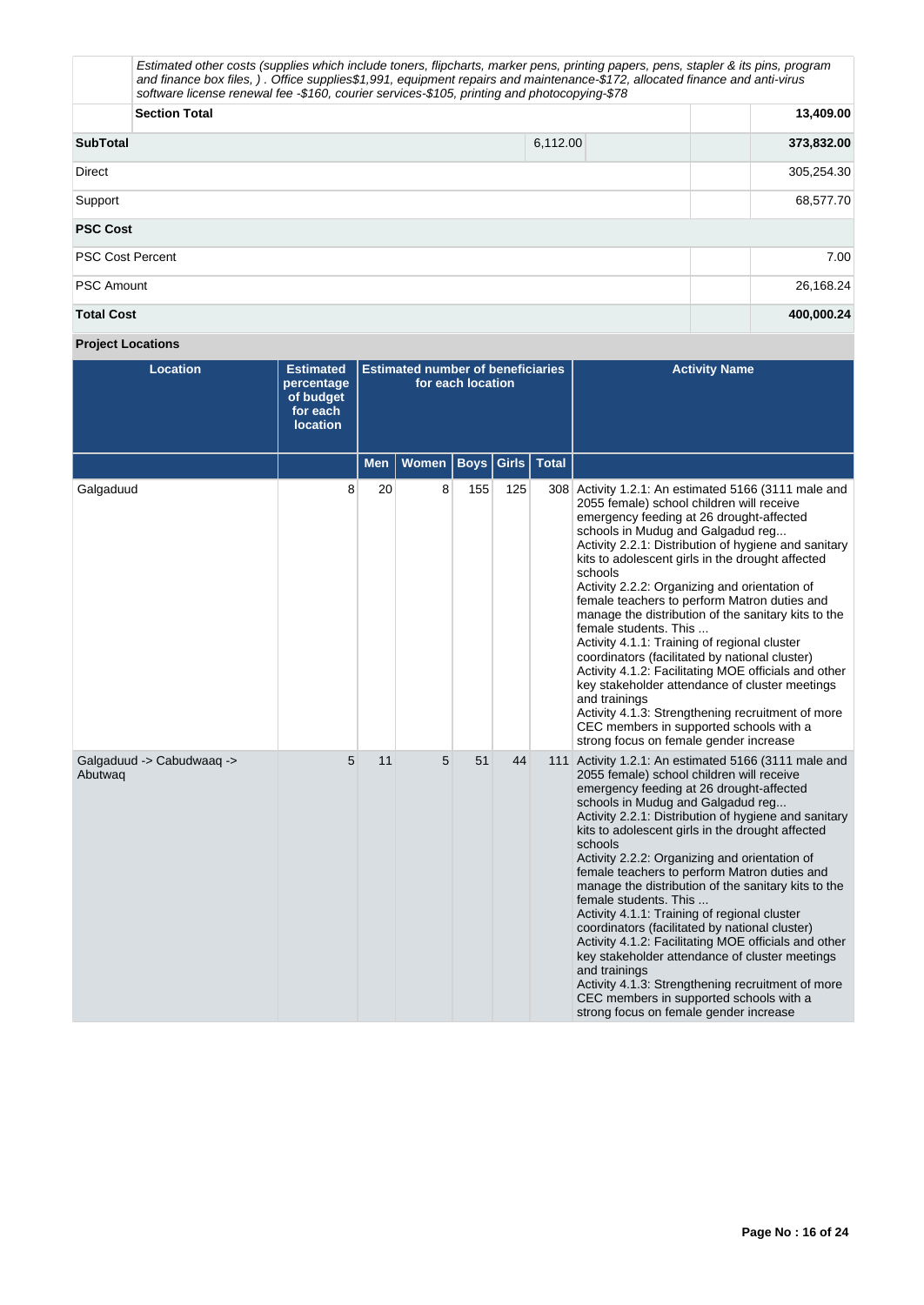| Galgaduud -> Cabudwaaq -><br>Bangeele | 5 | 10 | 4 | 36 | 21 | 71 Activity 1.1.1: Six drought-affected schools in<br>Mudug (3) and Galgadud (3) receive water<br>trucking deliveries once per week over a 16 week<br>period. Each water truck w<br>Activity 1.2.1: An estimated 5166 (3111 male and<br>2055 female) school children will receive<br>emergency feeding at 26 drought-affected<br>schools in Mudug and Galgadud reg<br>Activity 2.1.4: Hygiene promotion activities will be<br>conducted by the trained staff from the 5 new<br>schools as well as the 21 previously supported<br>schools<br>Activity 2.2.1: Distribution of hygiene and sanitary<br>kits to adolescent girls in the drought affected<br>schools<br>Activity 2.2.2: Organizing and orientation of<br>female teachers to perform Matron duties and<br>manage the distribution of the sanitary kits to the<br>female students. This<br>Activity 4.1.1: Training of regional cluster<br>coordinators (facilitated by national cluster)<br>Activity 4.1.2: Facilitating MOE officials and other<br>key stakeholder attendance of cluster meetings<br>and trainings<br>Activity 4.1.3: Strengthening recruitment of more<br>CEC members in supported schools with a<br>strong focus on female gender increase                                                                                                                                                                                                                                                                                                                                                                                                                                                                                                                                                      |
|---------------------------------------|---|----|---|----|----|------------------------------------------------------------------------------------------------------------------------------------------------------------------------------------------------------------------------------------------------------------------------------------------------------------------------------------------------------------------------------------------------------------------------------------------------------------------------------------------------------------------------------------------------------------------------------------------------------------------------------------------------------------------------------------------------------------------------------------------------------------------------------------------------------------------------------------------------------------------------------------------------------------------------------------------------------------------------------------------------------------------------------------------------------------------------------------------------------------------------------------------------------------------------------------------------------------------------------------------------------------------------------------------------------------------------------------------------------------------------------------------------------------------------------------------------------------------------------------------------------------------------------------------------------------------------------------------------------------------------------------------------------------------------------------------------------------------------------------------------------------------------------|
| Galgaduud -> Cadaado -> Cada<br>Kibir | 4 | 9  | 4 | 81 | 49 | 143 Activity 1.2.1: An estimated 5166 (3111 male and<br>2055 female) school children will receive<br>emergency feeding at 26 drought-affected<br>schools in Mudug and Galgadud reg<br>Activity 2.1.1: Hygiene promotion training will be<br>conducted for 67 teachers (58M, 9F) from the 5<br>additional schools. The training will be for a 5 day<br>period and wil<br>Activity 2.1.2: Hygiene promotion training will be<br>conducted for 35 CECs (23M, 12 F) from the 5<br>additional schools. The training will be for a 5 day<br>period and will<br>Activity 2.1.3: Hygiene promotion training will be<br>conducted for 15 schools support staff (5m, 10 F)<br>from the 5 additional schools. The training will be<br>for a 5 day<br>Activity 2.1.4. Hygiene promotion activities will be<br>conducted by the trained staff from the 5 new<br>schools as well as the 21 previously supported<br>schools<br>Activity 2.2.1: Distribution of hygiene and sanitary<br>kits to adolescent girls in the drought affected<br>schools<br>Activity 2.2.2: Organizing and orientation of<br>female teachers to perform Matron duties and<br>manage the distribution of the sanitary kits to the<br>female students. This<br>Activity 3.1.1: 35 CEC members from the<br>additional 5 targeted schools will be trained on<br>good management skills including water and<br>schools management. The school a<br>Activity 4.1.1: Training of regional cluster<br>coordinators (facilitated by national cluster)<br>Activity 4.1.2: Facilitating MOE officials and other<br>key stakeholder attendance of cluster meetings<br>and trainings<br>Activity 4.1.3: Strengthening recruitment of more<br>CEC members in supported schools with a<br>strong focus on female gender increase |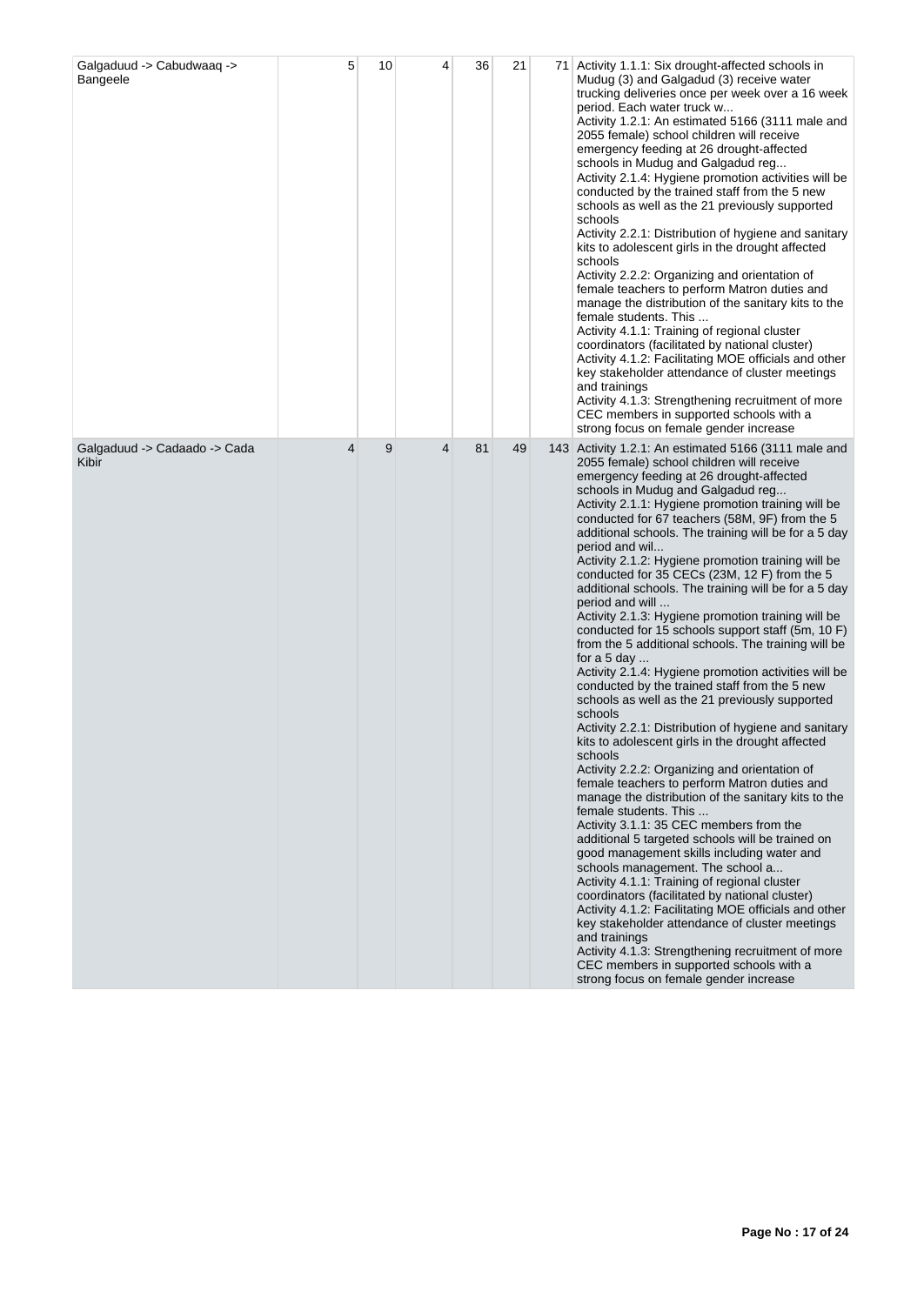| Galgaduud -> Cadaado -><br>Cadaado      |   | 38 | 16 | 420 | 324 | 798 Activity 1.2.1: An estimated 5166 (3111 male and<br>2055 female) school children will receive<br>emergency feeding at 26 drought-affected<br>schools in Mudug and Galgadud reg<br>Activity 2.2.1: Distribution of hygiene and sanitary<br>kits to adolescent girls in the drought affected<br>schools<br>Activity 2.2.2: Organizing and orientation of<br>female teachers to perform Matron duties and<br>manage the distribution of the sanitary kits to the<br>female students. This<br>Activity 4.1.1: Training of regional cluster<br>coordinators (facilitated by national cluster)<br>Activity 4.1.2: Facilitating MOE officials and other<br>key stakeholder attendance of cluster meetings<br>and trainings<br>Activity 4.1.3: Strengthening recruitment of more<br>CEC members in supported schools with a<br>strong focus on female gender increase                                                                                                                                                                                   |
|-----------------------------------------|---|----|----|-----|-----|-----------------------------------------------------------------------------------------------------------------------------------------------------------------------------------------------------------------------------------------------------------------------------------------------------------------------------------------------------------------------------------------------------------------------------------------------------------------------------------------------------------------------------------------------------------------------------------------------------------------------------------------------------------------------------------------------------------------------------------------------------------------------------------------------------------------------------------------------------------------------------------------------------------------------------------------------------------------------------------------------------------------------------------------------------|
| Galgaduud -> Cadaado -><br>Galinsoor    | 4 | 14 | 3  | 47  | 64  | 128 Activity 1.1.2: Three drought-affected schools will<br>recieve water through installed water piping<br>system. 406 students (241 boys and 165 girls)<br>and 34 staff will bene<br>Activity 1.2.1: An estimated 5166 (3111 male and<br>2055 female) school children will receive<br>emergency feeding at 26 drought-affected<br>schools in Mudug and Galgadud reg<br>Activity 2.2.1: Distribution of hygiene and sanitary<br>kits to adolescent girls in the drought affected<br>schools<br>Activity 2.2.2: Organizing and orientation of<br>female teachers to perform Matron duties and<br>manage the distribution of the sanitary kits to the<br>female students. This<br>Activity 4.1.1: Training of regional cluster<br>coordinators (facilitated by national cluster)<br>Activity 4.1.2: Facilitating MOE officials and other<br>key stakeholder attendance of cluster meetings<br>and trainings<br>Activity 4.1.3: Strengthening recruitment of more<br>CEC members in supported schools with a<br>strong focus on female gender increase |
| Galgaduud -> Dhuusamarreeb -><br>Gadoon | 5 | 20 | 10 | 132 | 114 | 276 Activity 1.1.1: Six drought-affected schools in<br>Mudug (3) and Galgadud (3) receive water<br>trucking deliveries once per week over a 16 week<br>period. Each water truck w<br>Activity 1.2.1: An estimated 5166 (3111 male and<br>2055 female) school children will receive<br>emergency feeding at 26 drought-affected<br>schools in Mudug and Galgadud reg<br>Activity 4.1.1: Training of regional cluster<br>coordinators (facilitated by national cluster)<br>Activity 4.1.2: Facilitating MOE officials and other<br>key stakeholder attendance of cluster meetings<br>and trainings<br>Activity 4.1.3: Strengthening recruitment of more<br>CEC members in supported schools with a<br>strong focus on female gender increase                                                                                                                                                                                                                                                                                                          |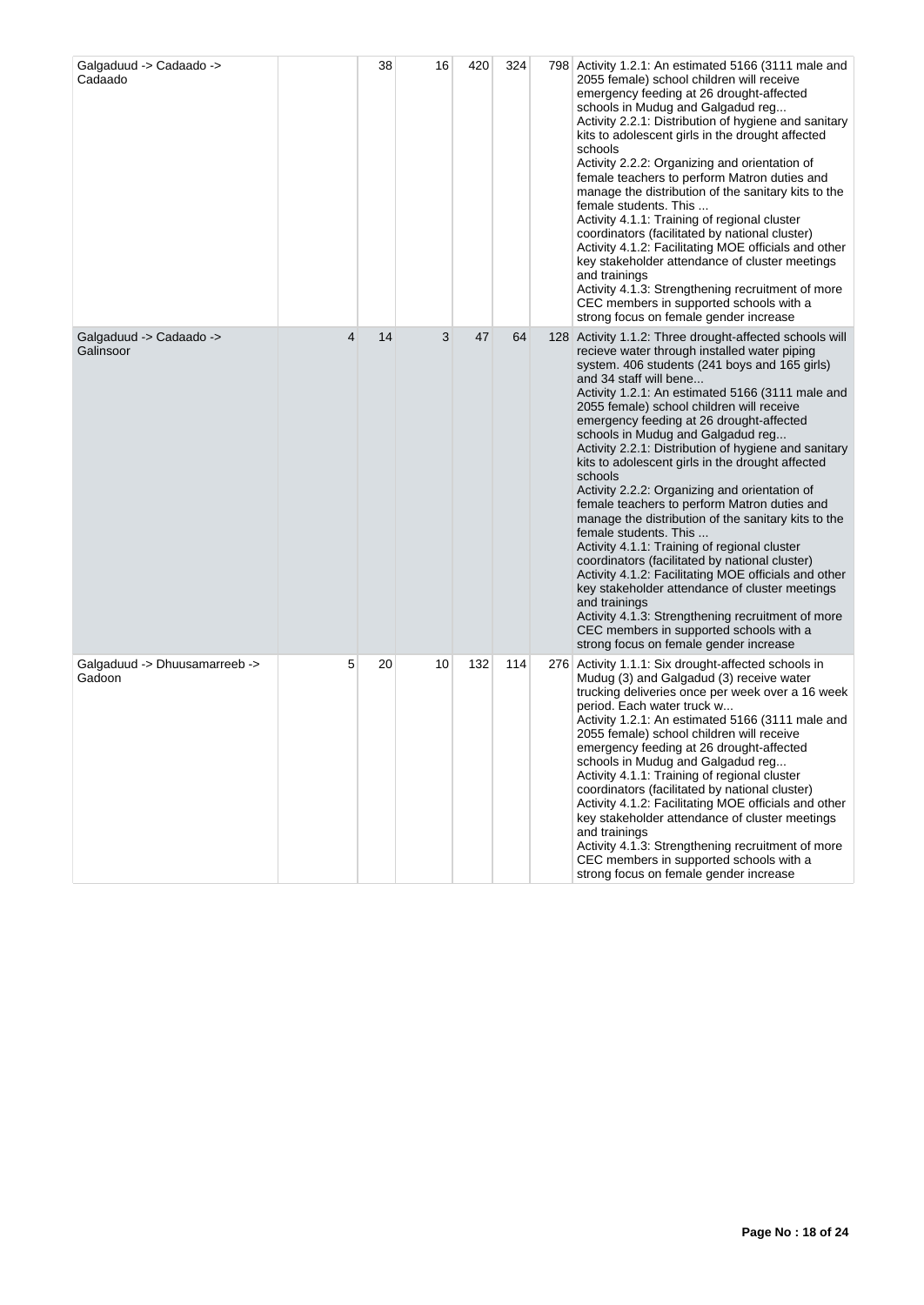| Galgaduud -> Dhuusamarreeb -><br>Godin Labe  | 4 | 10 | 5 | 86 | 40 | 141 Activity 1.2.1: An estimated 5166 (3111 male and<br>2055 female) school children will receive<br>emergency feeding at 26 drought-affected<br>schools in Mudug and Galgadud reg<br>Activity 2.1.1: Hygiene promotion training will be<br>conducted for 67 teachers (58M, 9F) from the 5<br>additional schools. The training will be for a 5 day<br>period and wil<br>Activity 2.1.2: Hygiene promotion training will be<br>conducted for 35 CECs (23M, 12 F) from the 5<br>additional schools. The training will be for a 5 day<br>period and will<br>Activity 2.1.3: Hygiene promotion training will be<br>conducted for 15 schools support staff (5m, 10 F)<br>from the 5 additional schools. The training will be<br>for a $5$ day<br>Activity 2.1.4: Hygiene promotion activities will be<br>conducted by the trained staff from the 5 new<br>schools as well as the 21 previously supported<br>schools<br>Activity 2.2.1: Distribution of hygiene and sanitary<br>kits to adolescent girls in the drought affected<br>schools<br>Activity 2.2.2: Organizing and orientation of<br>female teachers to perform Matron duties and<br>manage the distribution of the sanitary kits to the<br>female students. This<br>Activity 3.1.1: 35 CEC members from the<br>additional 5 targeted schools will be trained on<br>good management skills including water and<br>schools management. The school a<br>Activity 4.1.1: Training of regional cluster<br>coordinators (facilitated by national cluster)<br>Activity 4.1.2: Facilitating MOE officials and other<br>key stakeholder attendance of cluster meetings<br>and trainings<br>Activity 4.1.3: Strengthening recruitment of more<br>CEC members in supported schools with a<br>strong focus on female gender increase |
|----------------------------------------------|---|----|---|----|----|--------------------------------------------------------------------------------------------------------------------------------------------------------------------------------------------------------------------------------------------------------------------------------------------------------------------------------------------------------------------------------------------------------------------------------------------------------------------------------------------------------------------------------------------------------------------------------------------------------------------------------------------------------------------------------------------------------------------------------------------------------------------------------------------------------------------------------------------------------------------------------------------------------------------------------------------------------------------------------------------------------------------------------------------------------------------------------------------------------------------------------------------------------------------------------------------------------------------------------------------------------------------------------------------------------------------------------------------------------------------------------------------------------------------------------------------------------------------------------------------------------------------------------------------------------------------------------------------------------------------------------------------------------------------------------------------------------------------------------------------------------------------------------|
| Galgaduud -> Dhuusamarreeb -><br>Mareer Guur | 4 | 8  | 4 | 31 | 44 | 87 Activity 1.2.1: An estimated 5166 (3111 male and<br>2055 female) school children will receive<br>emergency feeding at 26 drought-affected<br>schools in Mudug and Galgadud reg<br>Activity 2.1.1: Hygiene promotion training will be<br>conducted for 67 teachers (58M, 9F) from the 5<br>additional schools. The training will be for a 5 day<br>period and wil<br>Activity 2.1.2: Hygiene promotion training will be<br>conducted for 35 CECs (23M, 12 F) from the 5<br>additional schools. The training will be for a 5 day<br>period and will<br>Activity 2.1.3: Hygiene promotion training will be<br>conducted for 15 schools support staff (5m, 10 F)<br>from the 5 additional schools. The training will be<br>for a $5$ day<br>Activity 2.1.4: Hygiene promotion activities will be<br>conducted by the trained staff from the 5 new<br>schools as well as the 21 previously supported<br>schools<br>Activity 2.2.1: Distribution of hygiene and sanitary<br>kits to adolescent girls in the drought affected<br>schools<br>Activity 2.2.2: Organizing and orientation of<br>female teachers to perform Matron duties and<br>manage the distribution of the sanitary kits to the<br>female students. This<br>Activity 3.1.1: 35 CEC members from the<br>additional 5 targeted schools will be trained on<br>good management skills including water and<br>schools management. The school a<br>Activity 4.1.1: Training of regional cluster<br>coordinators (facilitated by national cluster)<br>Activity 4.1.2: Facilitating MOE officials and other<br>key stakeholder attendance of cluster meetings<br>and trainings<br>Activity 4.1.3: Strengthening recruitment of more<br>CEC members in supported schools with a<br>strong focus on female gender increase  |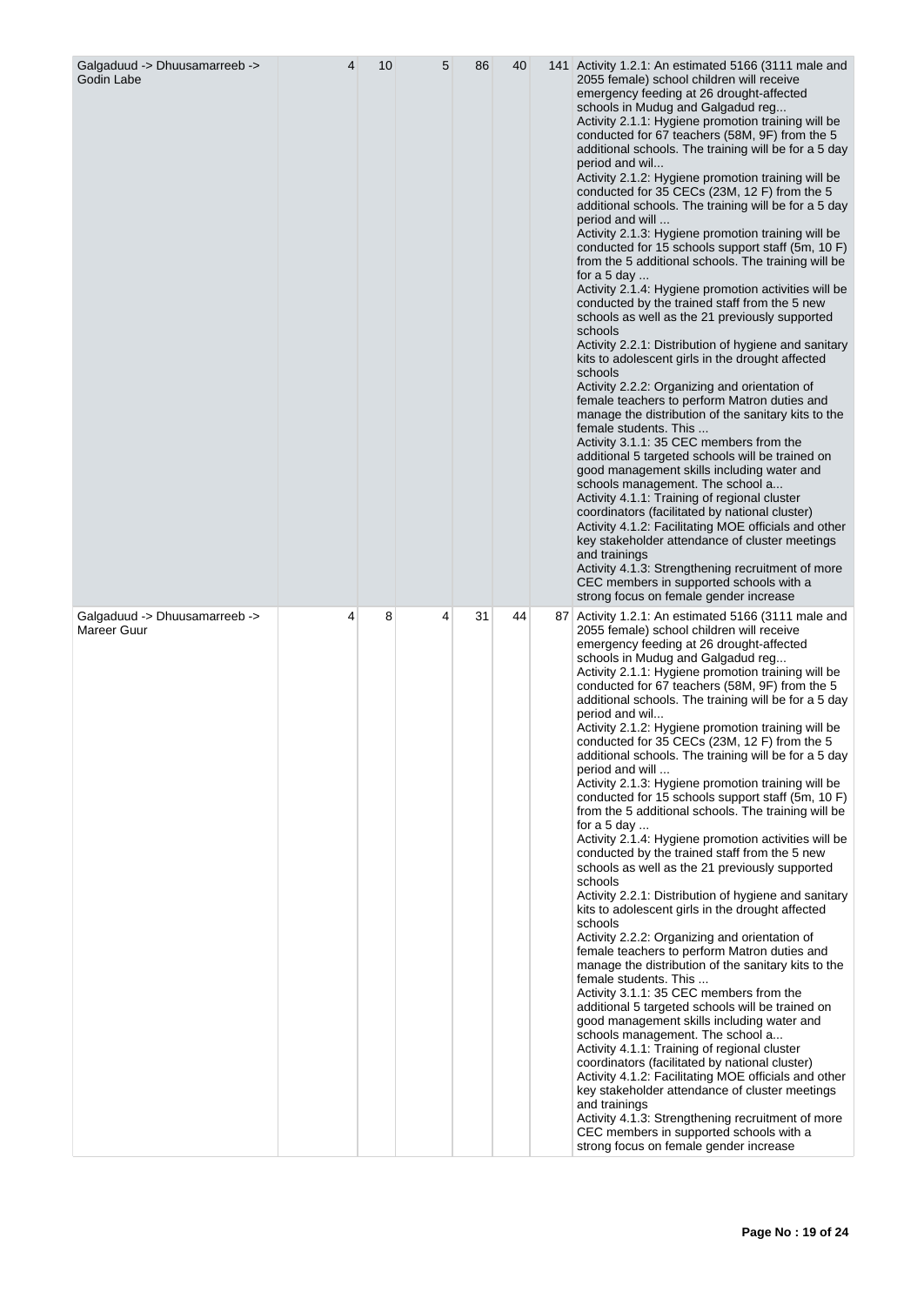| Mudug -> Gaalkacyo                                  | 4 | 17 | 6 | 320 | 268 | 611 Activity 1.2.1: An estimated 5166 (3111 male and<br>2055 female) school children will receive<br>emergency feeding at 26 drought-affected<br>schools in Mudug and Galgadud reg<br>Activity 2.2.1: Distribution of hygiene and sanitary<br>kits to adolescent girls in the drought affected<br>schools<br>Activity 2.2.2: Organizing and orientation of<br>female teachers to perform Matron duties and<br>manage the distribution of the sanitary kits to the<br>female students. This<br>Activity 4.1.1: Training of regional cluster<br>coordinators (facilitated by national cluster)<br>Activity 4.1.2: Facilitating MOE officials and other<br>key stakeholder attendance of cluster meetings<br>and trainings<br>Activity 4.1.3: Strengthening recruitment of more<br>CEC members in supported schools with a<br>strong focus on female gender increase                                                                                                                                                                                   |
|-----------------------------------------------------|---|----|---|-----|-----|-----------------------------------------------------------------------------------------------------------------------------------------------------------------------------------------------------------------------------------------------------------------------------------------------------------------------------------------------------------------------------------------------------------------------------------------------------------------------------------------------------------------------------------------------------------------------------------------------------------------------------------------------------------------------------------------------------------------------------------------------------------------------------------------------------------------------------------------------------------------------------------------------------------------------------------------------------------------------------------------------------------------------------------------------------|
| Mudug -> Gaalkacyo -> Dagaari                       | 6 | 10 | 3 | 162 | 47  | 222 Activity 1.1.2: Three drought-affected schools will<br>recieve water through installed water piping<br>system. 406 students (241 boys and 165 girls)<br>and 34 staff will bene<br>Activity 1.2.1: An estimated 5166 (3111 male and<br>2055 female) school children will receive<br>emergency feeding at 26 drought-affected<br>schools in Mudug and Galgadud reg<br>Activity 2.2.1: Distribution of hygiene and sanitary<br>kits to adolescent girls in the drought affected<br>schools<br>Activity 2.2.2: Organizing and orientation of<br>female teachers to perform Matron duties and<br>manage the distribution of the sanitary kits to the<br>female students. This<br>Activity 4.1.1: Training of regional cluster<br>coordinators (facilitated by national cluster)<br>Activity 4.1.2: Facilitating MOE officials and other<br>key stakeholder attendance of cluster meetings<br>and trainings<br>Activity 4.1.3: Strengthening recruitment of more<br>CEC members in supported schools with a<br>strong focus on female gender increase |
| Mudug -> Gaalkacyo -> Gaalkacyo                     | 5 | 17 | 5 | 309 | 167 | 498 Activity 1.2.1: An estimated 5166 (3111 male and<br>2055 female) school children will receive<br>emergency feeding at 26 drought-affected<br>schools in Mudug and Galgadud reg<br>Activity 2.2.1: Distribution of hygiene and sanitary<br>kits to adolescent girls in the drought affected<br>schools<br>Activity 2.2.2: Organizing and orientation of<br>female teachers to perform Matron duties and<br>manage the distribution of the sanitary kits to the<br>female students. This<br>Activity 4.1.1: Training of regional cluster<br>coordinators (facilitated by national cluster)<br>Activity 4.1.2: Facilitating MOE officials and other<br>key stakeholder attendance of cluster meetings<br>and trainings<br>Activity 4.1.3: Strengthening recruitment of more<br>CEC members in supported schools with a<br>strong focus on female gender increase                                                                                                                                                                                   |
| Mudug -> Gaalkacyo -><br>Gaalkacyo/Garsoor, Horumar | 5 | 10 | 6 | 240 | 104 | 360 Activity 1.2.1: An estimated 5166 (3111 male and<br>2055 female) school children will receive<br>emergency feeding at 26 drought-affected<br>schools in Mudug and Galgadud reg<br>Activity 2.2.1: Distribution of hygiene and sanitary<br>kits to adolescent girls in the drought affected<br>schools<br>Activity 2.2.2: Organizing and orientation of<br>female teachers to perform Matron duties and<br>manage the distribution of the sanitary kits to the<br>female students. This<br>Activity 4.1.1: Training of regional cluster<br>coordinators (facilitated by national cluster)<br>Activity 4.1.2: Facilitating MOE officials and other<br>key stakeholder attendance of cluster meetings<br>and trainings<br>Activity 4.1.3: Strengthening recruitment of more<br>CEC members in supported schools with a<br>strong focus on female gender increase                                                                                                                                                                                   |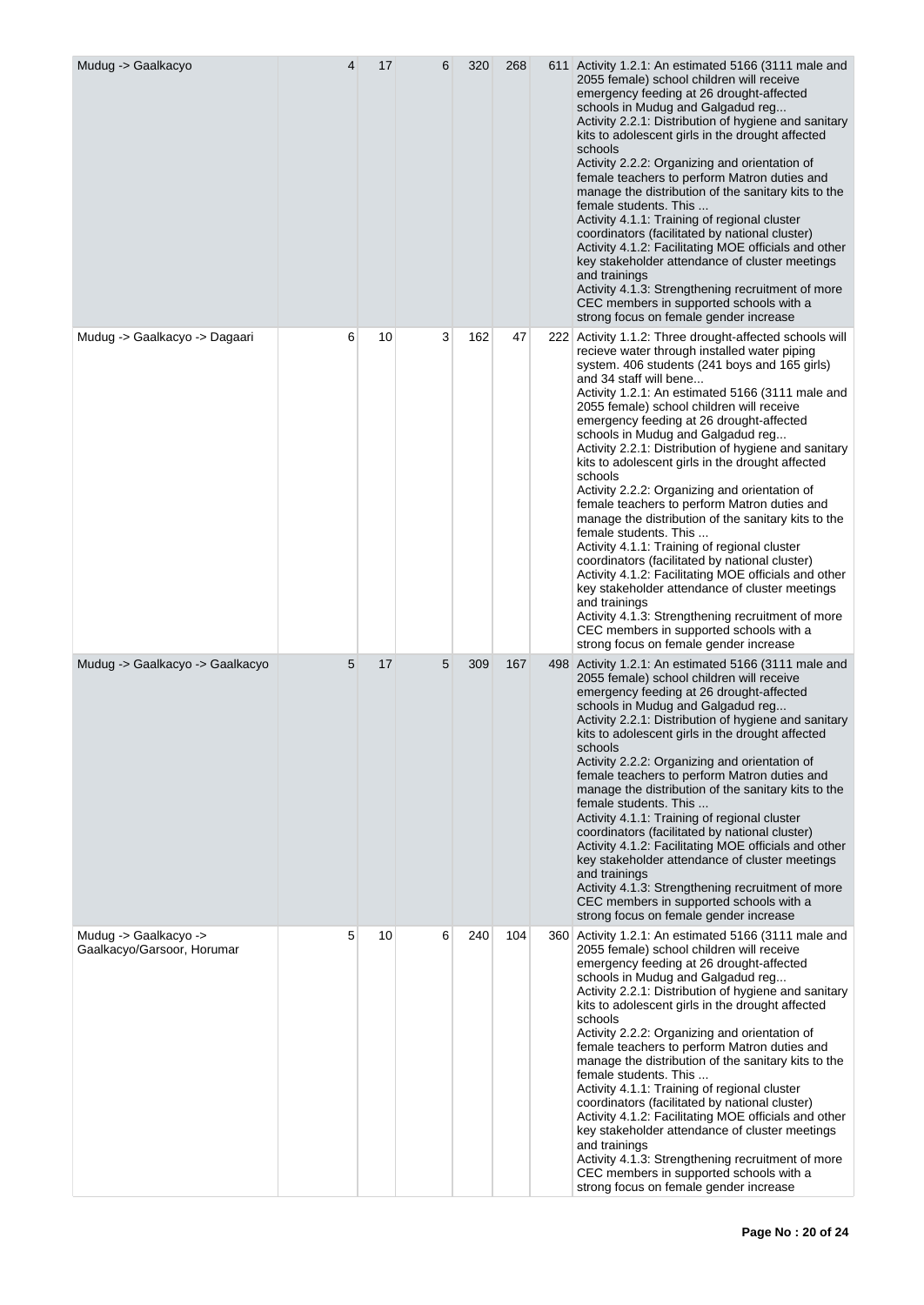| Mudug -> Gaalkacyo -><br>Gaalkacyo/Wadajir | 5 | 12 | 5 | 145 | 82 | 244 Activity 1.2.1: An estimated 5166 (3111 male and<br>2055 female) school children will receive<br>emergency feeding at 26 drought-affected<br>schools in Mudug and Galgadud reg<br>Activity 2.2.1: Distribution of hygiene and sanitary<br>kits to adolescent girls in the drought affected<br>schools<br>Activity 2.2.2: Organizing and orientation of<br>female teachers to perform Matron duties and<br>manage the distribution of the sanitary kits to the<br>female students. This<br>Activity 4.1.1: Training of regional cluster<br>coordinators (facilitated by national cluster)<br>Activity 4.1.2: Facilitating MOE officials and other<br>key stakeholder attendance of cluster meetings<br>and trainings<br>Activity 4.1.3: Strengthening recruitment of more<br>CEC members in supported schools with a<br>strong focus on female gender increase                                                                                                                                                                                  |
|--------------------------------------------|---|----|---|-----|----|----------------------------------------------------------------------------------------------------------------------------------------------------------------------------------------------------------------------------------------------------------------------------------------------------------------------------------------------------------------------------------------------------------------------------------------------------------------------------------------------------------------------------------------------------------------------------------------------------------------------------------------------------------------------------------------------------------------------------------------------------------------------------------------------------------------------------------------------------------------------------------------------------------------------------------------------------------------------------------------------------------------------------------------------------|
| Mudug -> Gaalkacyo -> Qarqoora             | 4 | 9  | 4 | 43  | 49 | 105 Activity 1.1.1: Six drought-affected schools in<br>Mudug (3) and Galgadud (3) receive water<br>trucking deliveries once per week over a 16 week<br>period. Each water truck w<br>Activity 1.2.1: An estimated 5166 (3111 male and<br>2055 female) school children will receive<br>emergency feeding at 26 drought-affected<br>schools in Mudug and Galgadud reg<br>Activity 2.2.1: Distribution of hygiene and sanitary<br>kits to adolescent girls in the drought affected<br>schools<br>Activity 2.2.2: Organizing and orientation of<br>female teachers to perform Matron duties and<br>manage the distribution of the sanitary kits to the<br>female students. This<br>Activity 4.1.1: Training of regional cluster<br>coordinators (facilitated by national cluster)<br>Activity 4.1.2: Facilitating MOE officials and other<br>key stakeholder attendance of cluster meetings<br>and trainings<br>Activity 4.1.3: Strengthening recruitment of more<br>CEC members in supported schools with a<br>strong focus on female gender increase |
| Mudug -> Gaalkacyo -> Sadax-<br>Higlo      | 4 | 10 | 5 | 433 | 86 | 534 Activity 1.2.1: An estimated 5166 (3111 male and<br>2055 female) school children will receive<br>emergency feeding at 26 drought-affected<br>schools in Mudug and Galgadud reg<br>Activity 2.2.1: Distribution of hygiene and sanitary<br>kits to adolescent girls in the drought affected<br>schools<br>Activity 2.2.2: Organizing and orientation of<br>female teachers to perform Matron duties and<br>manage the distribution of the sanitary kits to the<br>female students. This<br>Activity 4.1.1: Training of regional cluster<br>coordinators (facilitated by national cluster)<br>Activity 4.1.2: Facilitating MOE officials and other<br>key stakeholder attendance of cluster meetings<br>and trainings<br>Activity 4.1.3: Strengthening recruitment of more<br>CEC members in supported schools with a<br>strong focus on female gender increase                                                                                                                                                                                  |
| Mudug -> Gaalkacyo -> Bandiidley           | 5 | 10 | 5 | 142 | 87 | 244 Activity 1.2.1: An estimated 5166 (3111 male and<br>2055 female) school children will receive<br>emergency feeding at 26 drought-affected<br>schools in Mudug and Galgadud reg<br>Activity 2.2.1: Distribution of hygiene and sanitary<br>kits to adolescent girls in the drought affected<br>schools<br>Activity 2.2.2: Organizing and orientation of<br>female teachers to perform Matron duties and<br>manage the distribution of the sanitary kits to the<br>female students. This<br>Activity 4.1.1: Training of regional cluster<br>coordinators (facilitated by national cluster)<br>Activity 4.1.2: Facilitating MOE officials and other<br>key stakeholder attendance of cluster meetings<br>and trainings<br>Activity 4.1.3: Strengthening recruitment of more<br>CEC members in supported schools with a<br>strong focus on female gender increase                                                                                                                                                                                  |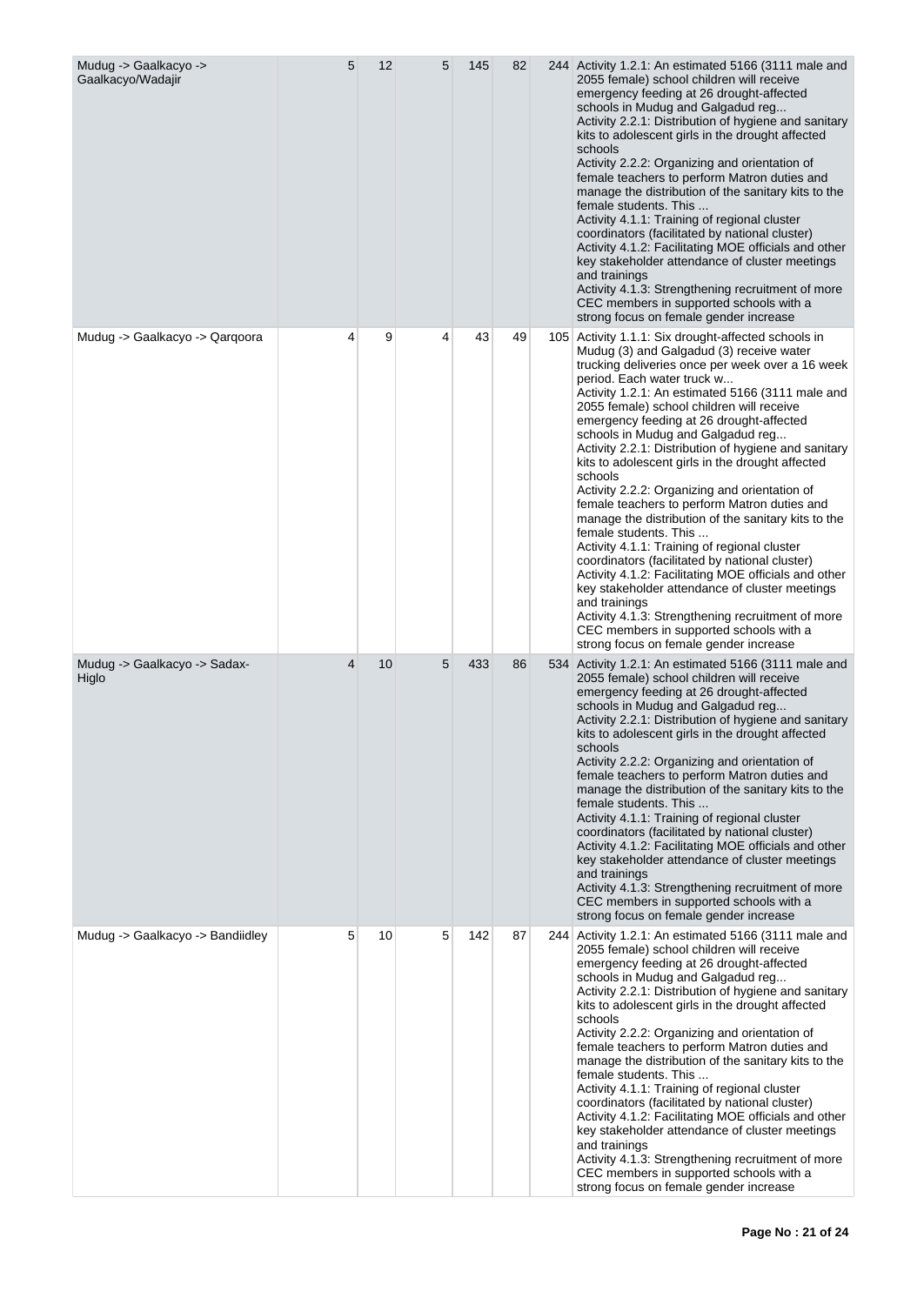| Mudug -> Hobyo            | 5 | 13 | $\overline{2}$ | 104 | 122 | 241 Activity 1.2.1: An estimated 5166 (3111 male and<br>2055 female) school children will receive<br>emergency feeding at 26 drought-affected<br>schools in Mudug and Galgadud reg<br>Activity 2.1.1: Hygiene promotion training will be<br>conducted for 67 teachers (58M, 9F) from the 5<br>additional schools. The training will be for a 5 day<br>period and wil<br>Activity 2.1.2: Hygiene promotion training will be<br>conducted for 35 CECs (23M, 12 F) from the 5<br>additional schools. The training will be for a 5 day<br>period and will<br>Activity 2.1.3: Hygiene promotion training will be<br>conducted for 15 schools support staff (5m, 10 F)<br>from the 5 additional schools. The training will be<br>for a 5 day<br>Activity 2.1.4: Hygiene promotion activities will be<br>conducted by the trained staff from the 5 new<br>schools as well as the 21 previously supported<br>schools<br>Activity 3.1.1: 35 CEC members from the<br>additional 5 targeted schools will be trained on<br>good management skills including water and<br>schools management. The school a<br>Activity 4.1.1: Training of regional cluster<br>coordinators (facilitated by national cluster) |
|---------------------------|---|----|----------------|-----|-----|-------------------------------------------------------------------------------------------------------------------------------------------------------------------------------------------------------------------------------------------------------------------------------------------------------------------------------------------------------------------------------------------------------------------------------------------------------------------------------------------------------------------------------------------------------------------------------------------------------------------------------------------------------------------------------------------------------------------------------------------------------------------------------------------------------------------------------------------------------------------------------------------------------------------------------------------------------------------------------------------------------------------------------------------------------------------------------------------------------------------------------------------------------------------------------------------------|
| Mudug -> Hobyo -> Bitaale | 5 | 9  | 4              | 32  | 54  | 99 Activity 1.1.2: Three drought-affected schools will<br>recieve water through installed water piping<br>system. 406 students (241 boys and 165 girls)<br>and 34 staff will bene<br>Activity 1.2.1: An estimated 5166 (3111 male and<br>2055 female) school children will receive<br>emergency feeding at 26 drought-affected<br>schools in Mudug and Galgadud reg<br>Activity 2.2.1: Distribution of hygiene and sanitary<br>kits to adolescent girls in the drought affected<br>schools<br>Activity 2.2.2: Organizing and orientation of<br>female teachers to perform Matron duties and<br>manage the distribution of the sanitary kits to the<br>female students. This<br>Activity 4.1.1: Training of regional cluster<br>coordinators (facilitated by national cluster)<br>Activity 4.1.2: Facilitating MOE officials and other<br>key stakeholder attendance of cluster meetings<br>and trainings<br>Activity 4.1.3: Strengthening recruitment of more<br>CEC members in supported schools with a<br>strong focus on female gender increase                                                                                                                                              |
| Mudug -> Hobyo -> Hobyo   | 5 | 9  | 4              | 45  | 52  | 110 Activity 1.2.1: An estimated 5166 (3111 male and<br>2055 female) school children will receive<br>emergency feeding at 26 drought-affected<br>schools in Mudug and Galgadud reg<br>Activity 2.2.1: Distribution of hygiene and sanitary<br>kits to adolescent girls in the drought affected<br>schools<br>Activity 2.2.2: Organizing and orientation of<br>female teachers to perform Matron duties and<br>manage the distribution of the sanitary kits to the<br>female students. This<br>Activity 4.1.1: Training of regional cluster<br>coordinators (facilitated by national cluster)<br>Activity 4.1.2: Facilitating MOE officials and other<br>key stakeholder attendance of cluster meetings<br>and trainings<br>Activity 4.1.3: Strengthening recruitment of more<br>CEC members in supported schools with a<br>strong focus on female gender increase                                                                                                                                                                                                                                                                                                                               |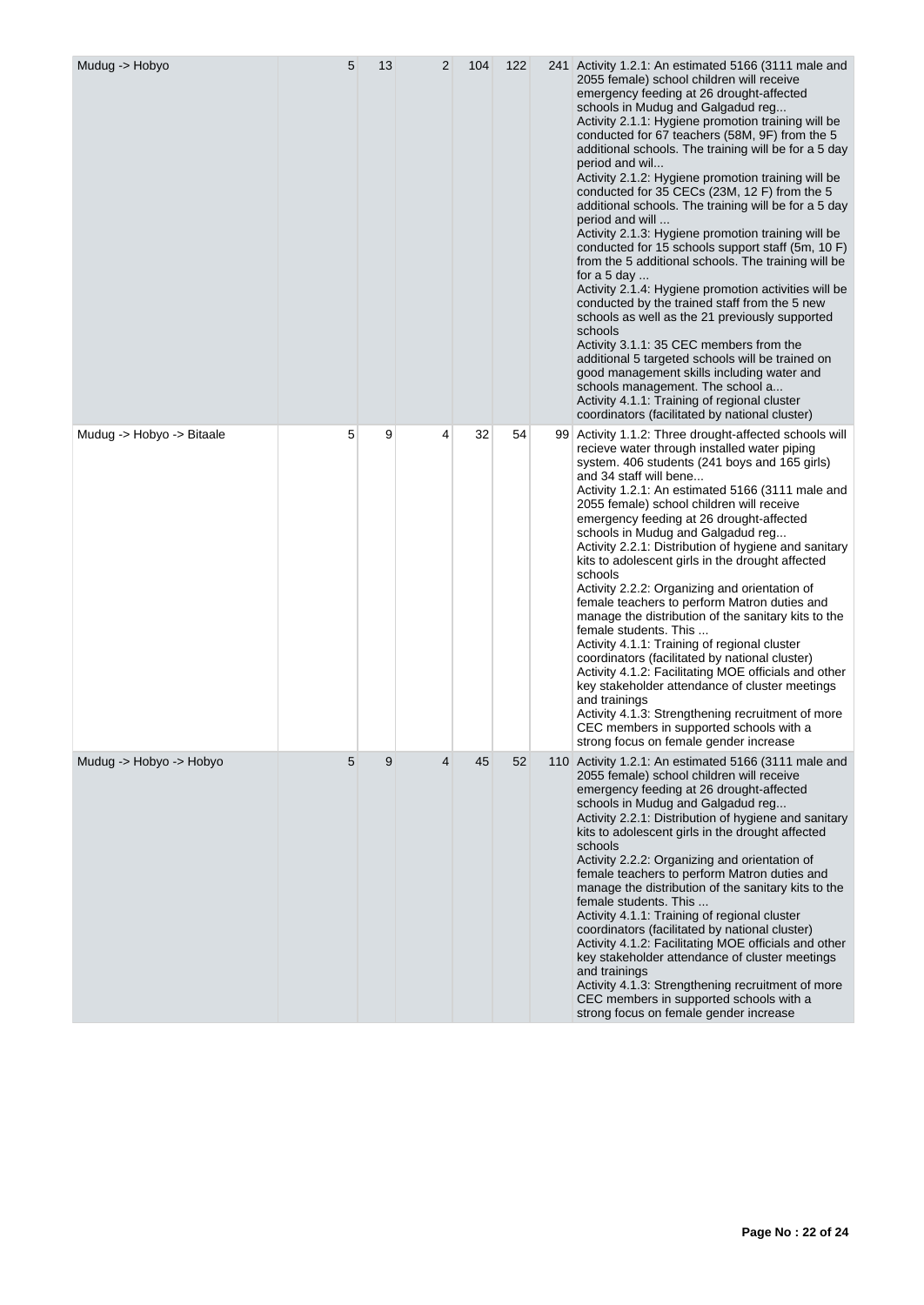| Mudug -> Hobyo -> Bajeelo | 4              | 6              | 10 | 64 | 59 | 139 Activity 1.1.1: Six drought-affected schools in<br>Mudug (3) and Galgadud (3) receive water<br>trucking deliveries once per week over a 16 week<br>period. Each water truck w<br>Activity 1.2.1: An estimated 5166 (3111 male and<br>2055 female) school children will receive<br>emergency feeding at 26 drought-affected<br>schools in Mudug and Galgadud reg<br>Activity 2.2.1: Distribution of hygiene and sanitary<br>kits to adolescent girls in the drought affected<br>schools<br>Activity 2.2.2: Organizing and orientation of<br>female teachers to perform Matron duties and<br>manage the distribution of the sanitary kits to the<br>female students. This<br>Activity 4.1.1: Training of regional cluster<br>coordinators (facilitated by national cluster)<br>Activity 4.1.2: Facilitating MOE officials and other<br>key stakeholder attendance of cluster meetings<br>and trainings<br>Activity 4.1.3: Strengthening recruitment of more<br>CEC members in supported schools with a<br>strong focus on female gender increase |
|---------------------------|----------------|----------------|----|----|----|----------------------------------------------------------------------------------------------------------------------------------------------------------------------------------------------------------------------------------------------------------------------------------------------------------------------------------------------------------------------------------------------------------------------------------------------------------------------------------------------------------------------------------------------------------------------------------------------------------------------------------------------------------------------------------------------------------------------------------------------------------------------------------------------------------------------------------------------------------------------------------------------------------------------------------------------------------------------------------------------------------------------------------------------------|
| Mudug -> Hobyo -> Xingod  | $\overline{4}$ | $\overline{7}$ | 6  | 33 | 53 | 99 Activity 1.1.1: Six drought-affected schools in<br>Mudug (3) and Galgadud (3) receive water<br>trucking deliveries once per week over a 16 week<br>period. Each water truck w<br>Activity 1.2.1: An estimated 5166 (3111 male and<br>2055 female) school children will receive<br>emergency feeding at 26 drought-affected<br>schools in Mudug and Galgadud reg<br>Activity 2.2.1: Distribution of hygiene and sanitary<br>kits to adolescent girls in the drought affected<br>schools<br>Activity 2.2.2: Organizing and orientation of<br>female teachers to perform Matron duties and<br>manage the distribution of the sanitary kits to the<br>female students. This<br>Activity 4.1.1: Training of regional cluster<br>coordinators (facilitated by national cluster)<br>Activity 4.1.2: Facilitating MOE officials and other<br>key stakeholder attendance of cluster meetings<br>and trainings<br>Activity 4.1.3: Strengthening recruitment of more<br>CEC members in supported schools with a<br>strong focus on female gender increase  |

# **Documents**

| <b>Category Name</b>                | <b>Document Description</b>                                                                         |
|-------------------------------------|-----------------------------------------------------------------------------------------------------|
| <b>Project Supporting Documents</b> | MC analysis of Galmudug EiE Proposal student enrollement in the<br>proposed 26 schools.xlsx         |
| <b>Project Supporting Documents</b> | MC analysis of Galmudug EiE Proposal student enrollement in the<br>proposed 26 schools Revised.xlsx |
| <b>Project Supporting Documents</b> | MC response to SHF HFU 2nd response 19th December 2017.docx                                         |
| <b>Project Supporting Documents</b> | SHF 2018 HFU final comments-010218_MC response.docx                                                 |
| <b>Project Supporting Documents</b> | New 2018 SHF budget queries MC response.docx                                                        |
| <b>Budget Documents</b>             | Mercy Corps 2018-SHF 5 Months-Revised budget -010518.xlsx                                           |
| <b>Budget Documents</b>             | Revised Mercy Corps BOQ for current SHF-2018-010518.xlsx                                            |
| <b>Budget Documents</b>             | Mercy Corps BOQ for current SHF-2018.xlsx                                                           |
| <b>Budget Documents</b>             | Revised Mercy Corps BOQ for current SHF-2018-010218.xlsx                                            |
| <b>Budget Documents</b>             | 2018-SHF 5 Months-Revised 19th December 2017.xlsx                                                   |
| <b>Budget Documents</b>             | 2017 2nd Allocation-SHF-Education-6 Months-111517.xlsx                                              |
| <b>Budget Documents</b>             | 2018-SHF Format-Education-6 Months-120117 _First Revision after<br><b>CRC</b> comments.xlsx         |
| <b>Revision related Documents</b>   | MercyCorps Review Comments SHF 2017-11-24 MC 1st reviews<br>and inputs 27th NOV 2017.docx           |
| <b>Revision related Documents</b>   | MercyCorps Review Comments SHF 2017-11-24 MC 2st reviews<br>and inputs 01st Dec 2017.docx           |